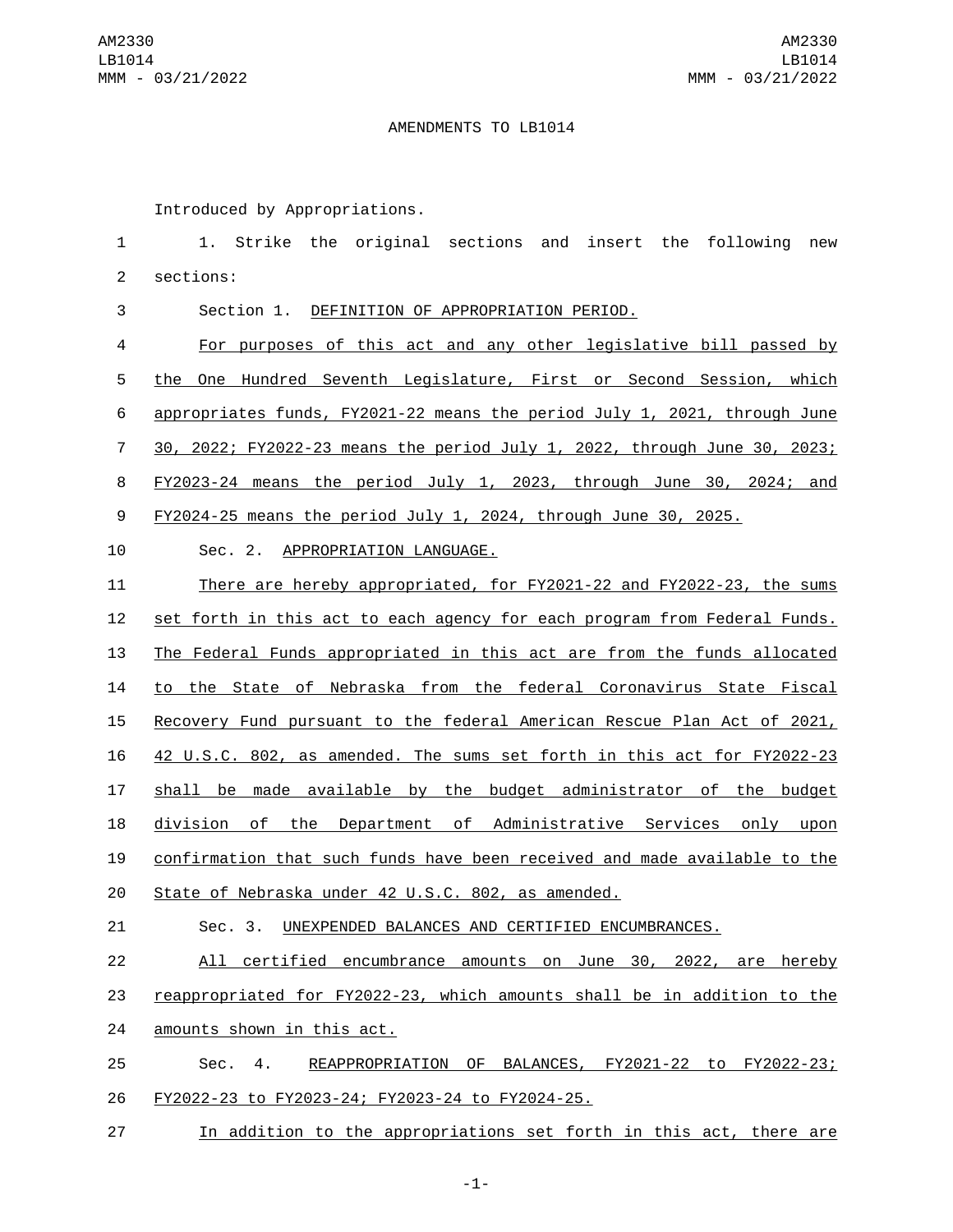hereby reappropriated all unexpended appropriation balances of the Federal Funds appropriated in this act existing on June 30, 2022, for FY2022-23 to the respective agencies, programs, and funds listed in this act, except as otherwise provided in this act.4

 It is the intent of the Legislature that all unexpended appropriation balances of the Federal Funds appropriated in this act existing on June 30, 2023, be reappropriated for FY2023-24 to the respective agencies, programs, and funds listed in this act.

 It is the intent of the Legislature that of the Federal Funds appropriated and reappropriated in this act only the amounts obligated by June 30, 2024, be reappropriated for FY2024-25 to the respective 12 agencies, programs, and funds listed in this act.

Sec. 5. OPERATING AND ADMINISTRATIVE EXPENSES.

 The operating and administrative expenditures of any agency, board, or commission related to the use of the Federal Funds appropriated pursuant to this act shall be expended or reimbursed through the Federal Fund appropriation for operating and administrative costs to the Military Department, Agency No. 31, Program No. 191, as identified in section 28 19 of this act.

 The expenditures for permanent and temporary salaries and per diems for FY2022-23 as provided for in this act shall not be considered in the basis for continuation funding for any fiscal year of a succeeding 23 biennium.

Sec. 6. NEBRASKA ACCOUNTING SYSTEM MANUAL DEFINITIONS.

 The definitions contained in the Nebraska Accounting System Manual, and any amendments thereto, on file with the Clerk of the Legislature are 27 hereby adopted by the Legislature as the definitions for this act except 28 as otherwise provided in section 7 of this act.

Sec. 7. LIMITATION ON SALARIES, WAGES, AND PER DIEMS.

 (1) For purposes of this act, (a) SALARY LIMIT shall mean total expenditures for permanent and temporary salaries and per diems and (b)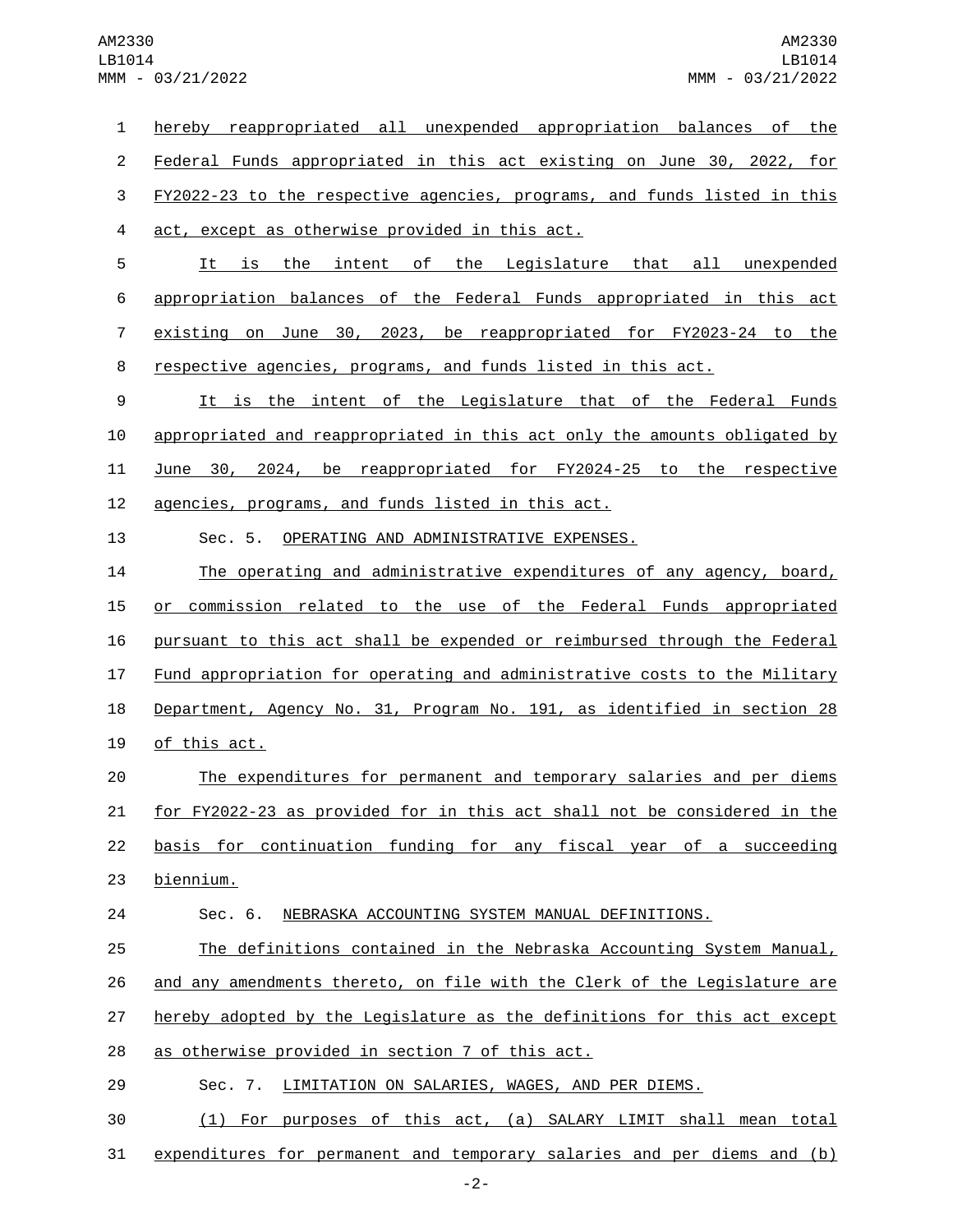| $\mathbf{1}$     | total expenditures for permanent and temporary salaries and per diems       |
|------------------|-----------------------------------------------------------------------------|
| $\overline{c}$   | shall mean all remuneration paid to employees treated as taxable            |
| 3                | compensation by the Internal Revenue Service or subject to social           |
| 4                | security coverage, specifically including payments accounted for as         |
| 5                | vacation, holidays, sick leave, military leave, funeral leave, maternity    |
| $\,6$            | leave, administrative leave, compensatory time, deferred compensation, or   |
| $\overline{7}$   | any other similar form, and amounts withheld pursuant to law, but           |
| 8                | excluding state contributions for social security, retirement, and          |
| $\boldsymbol{9}$ | employee insurance plans.                                                   |
| 10               | (2) Expenditures for permanent and temporary salaries and per diems         |
| 11               | from Federal Funds allocated pursuant to the federal American Rescue Plan   |
| 12               | Act of 2021, 42 U.S.C. 802, shall be in addition to the limitation on       |
| 13               | permanent and temporary salaries and per diems otherwise established by     |
| 14               | law. No agency shall request any state funds for continuation or            |
| 15               | replacement of any such personnel or activities in future budget            |
| 16               | requests.                                                                   |
| 17               | Sec. 8. BUDGET STATUS REPORTS.                                              |
| 18               | All state agencies, boards, and commissions shall promptly establish        |
| 19               | detailed Budget Status Reports at the budget subprogram level in the        |
| 20               | Nebraska Accounting System and adjust the reports as necessary during       |
| 21               | each fiscal year to reflect the most current appropriations shown on the    |
| 22               | Allotment Status Report.                                                    |
| 23               | Sec. 9. DRAWING AND PAYING WARRANTS.                                        |
| 24               | <u>The Director of Administrative Services shall draw warrants upon the</u> |
| 25               | proper fund in the state treasury for an amount not to exceed the           |
| 26               | appropriations set forth in this act upon presentation of proper            |
| 27               | documentation. The State Treasurer shall pay the warrants out of the        |
| 28               | appropriate funds.                                                          |
| 29               | PUBLIC HEALTH AND SAFETY PREMIUM PAY.<br>Sec. 10.                           |
| 30               | There are hereby appropriated for FY2021-22 the following amounts of        |
| 31               | Federal Funds related to premium pay for Public Health and Public Safety    |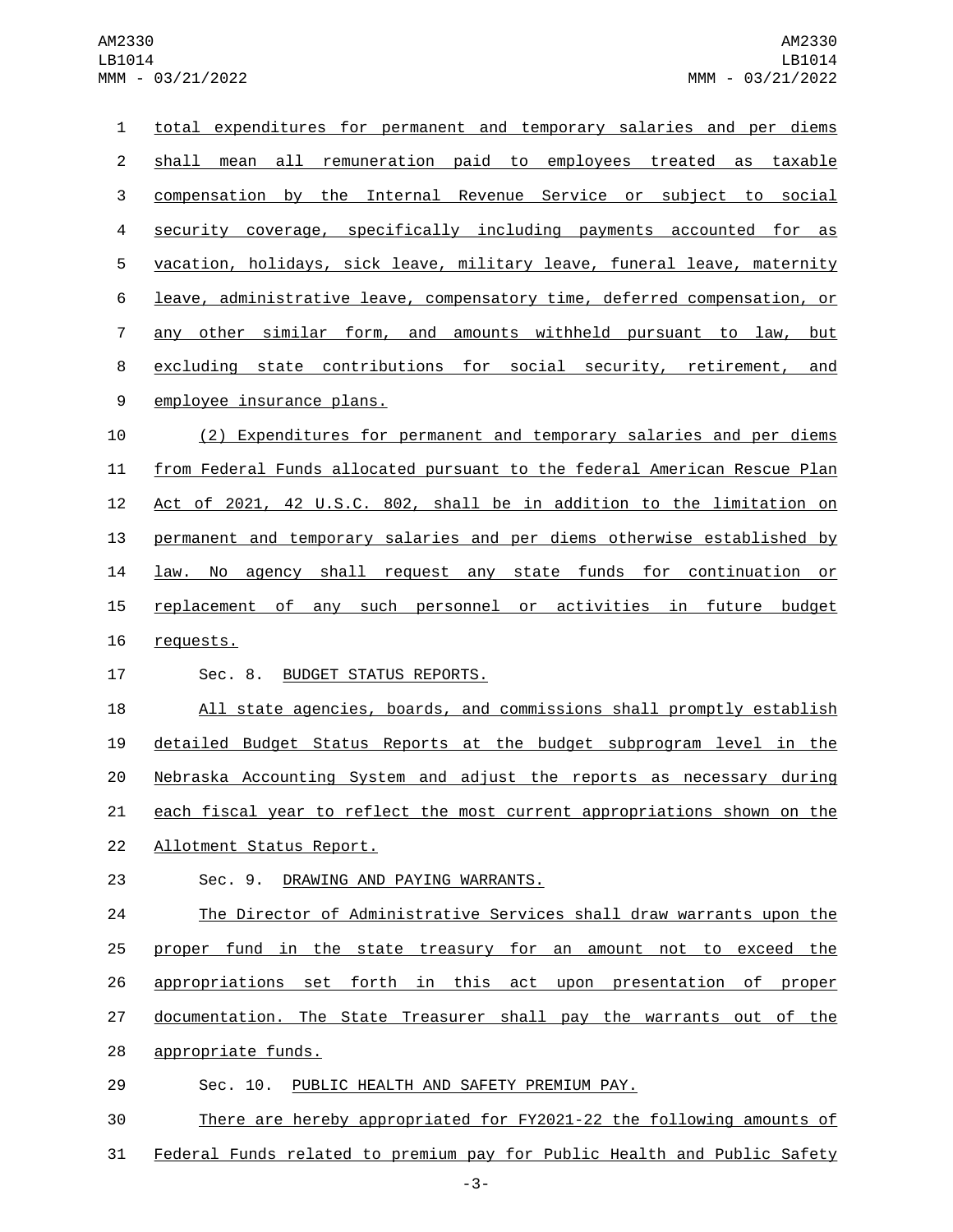| $\mathbf{1}$   |                                                 | positions as a result of COVID-19 conditions, totaling \$36,700,000. The |                |
|----------------|-------------------------------------------------|--------------------------------------------------------------------------|----------------|
| $\overline{2}$ |                                                 | appropriations in this section shall be allocated according to the       |                |
| 3              | following agency and program classifications:   |                                                                          |                |
| 4              |                                                 | AGENCY NO. 25 - DEPARTMENT OF HEALTH AND HUMAN SERVICES                  |                |
| 5              | Program No. 33 - Administration                 |                                                                          |                |
| 6              |                                                 | FY2021-22                                                                | FY2022-23      |
| $\overline{7}$ | FEDERAL FUND                                    | 2,987,914                                                                | $-0-$          |
| 8              | PROGRAM TOTAL                                   | 2,987,914                                                                | $-0-$          |
| 9              |                                                 | AGENCY NO. 25 - DEPARTMENT OF HEALTH AND HUMAN SERVICES                  |                |
| 10             | Program No. 250 - Juvenile Services Operations  |                                                                          |                |
| 11             |                                                 | FY2021-22                                                                | FY2022-23      |
| 12             | FEDERAL FUND                                    | 1,947,943                                                                | $-0-$          |
| 13             | PROGRAM TOTAL                                   | 1,947,943                                                                | $-0-$          |
| 14             |                                                 | AGENCY NO. 25 - DEPARTMENT OF HEALTH AND HUMAN SERVICES                  |                |
| 15             | Program No. 359 - Bridge to Independence        |                                                                          |                |
| 16             |                                                 | FY2021-22                                                                | FY2022-23      |
| 17             | FEDERAL FUND                                    | 12,041                                                                   | $-0-$          |
| 18             | PROGRAM TOTAL                                   | 12,041                                                                   | $-0-$          |
| 19             |                                                 | AGENCY NO. 25 - DEPARTMENT OF HEALTH AND HUMAN SERVICES                  |                |
| 20             | Program No. 365 - Mental Health Operations      |                                                                          |                |
| 21             |                                                 | FY2021-22                                                                | FY2022-23      |
| 22             | FEDERAL FUND                                    | 7,047,420                                                                | <u>-0-</u>     |
| 23             | PROGRAM TOTAL                                   | 7,047,420                                                                | <u> - 0 - </u> |
| 24             |                                                 | AGENCY NO. 25 - DEPARTMENT OF HEALTH AND HUMAN SERVICES                  |                |
| 25             |                                                 | Program No. 421 - Beatrice State Development Center                      |                |
| 26             |                                                 | FY2021-22                                                                | FY2022-23      |
| 27             | FEDERAL FUND                                    | 762,616                                                                  | <u>- 0 - </u>  |
| 28             | PROGRAM TOTAL                                   | 762,616                                                                  | <u> - 0 - </u> |
| 29             | AGENCY NO. 28 - DEPARTMENT OF VETERANS' AFFAIRS |                                                                          |                |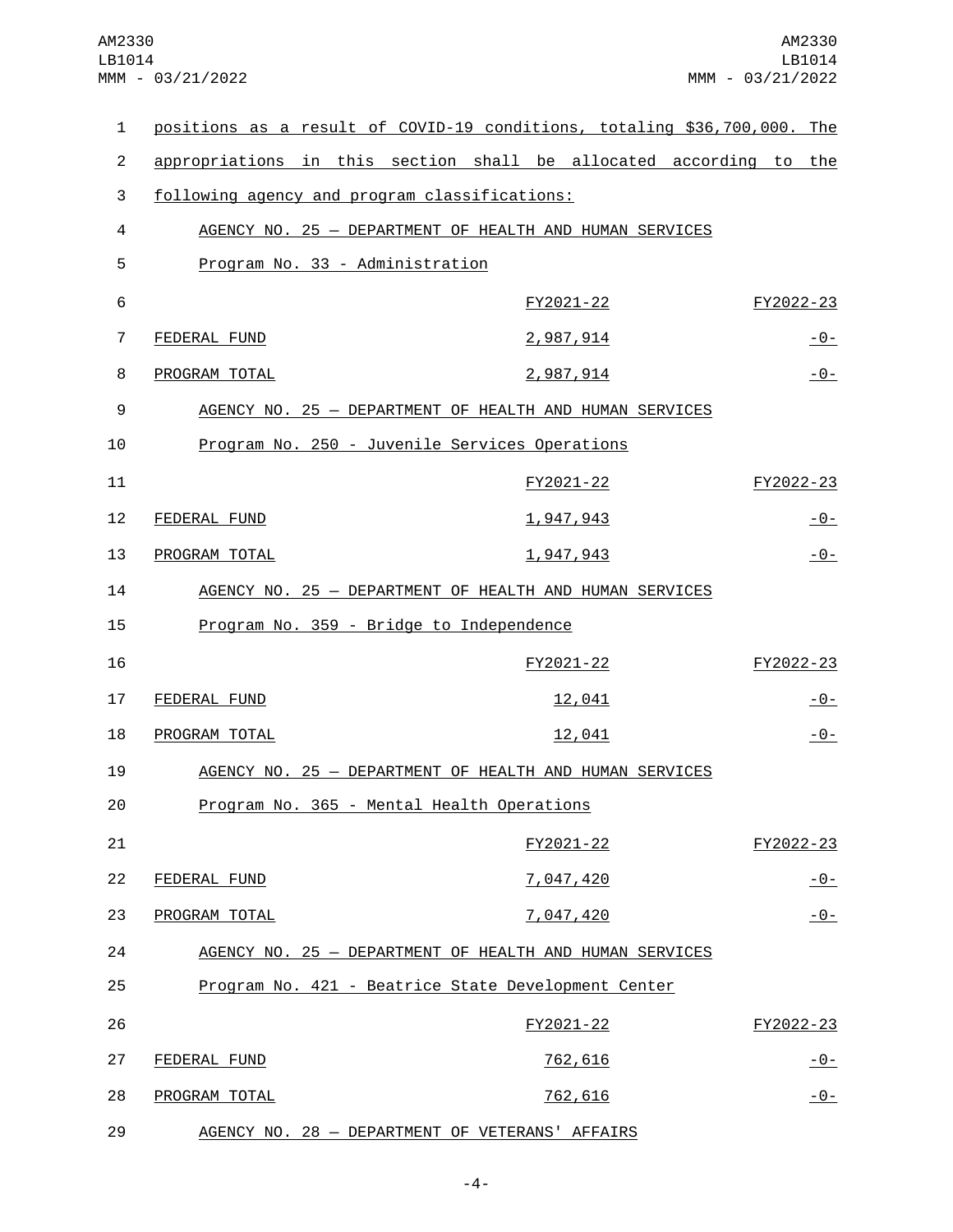| $\mathbf{1}$     | Program No. 511 - Veterans' Affairs          |                                                                            |           |
|------------------|----------------------------------------------|----------------------------------------------------------------------------|-----------|
| $\overline{2}$   |                                              | FY2021-22                                                                  | FY2022-23 |
| 3                | FEDERAL FUND                                 | 3,546,602                                                                  | $-0-$     |
| 4                | PROGRAM TOTAL                                | 3,546,602                                                                  | $-0-$     |
| 5                |                                              | AGENCY NO. 46 - DEPARTMENT OF CORRECTIONAL SERVICES                        |           |
| 6                | Program No. 200 - Operations                 |                                                                            |           |
| $\overline{7}$   |                                              | FY2021-22                                                                  | FY2022-23 |
| 8                | FEDERAL FUND                                 | 20, 262, 543                                                               | $-0-$     |
| $\boldsymbol{9}$ | PROGRAM TOTAL                                | 20, 262, 543                                                               | $-0-$     |
| 10               |                                              | AGENCY NO. 46 - DEPARTMENT OF CORRECTIONAL SERVICES                        |           |
| 11               | Program No. 214 - Vocational and Life Skills |                                                                            |           |
| 12               |                                              | FY2021-22                                                                  | FY2022-23 |
| 13               | FEDERAL FUND                                 | 132,921                                                                    | $-0-$     |
| 14               | PROGRAM TOTAL                                | <u>132,921</u>                                                             | $-0-$     |
| 15               |                                              | Sec. 11. AGENCY NO. 13 - STATE DEPARTMENT OF EDUCATION                     |           |
| 16               |                                              | Program No. 401 - Services for the Deaf and Hard of Hearing                |           |
| 17               |                                              | FY2021-22                                                                  | FY2022-23 |
| 18               | <b>FEDERAL FUND</b>                          | $-0-$                                                                      | 1,000,000 |
| 19               | PROGRAM TOTAL                                | -0-                                                                        | 1,000,000 |
| 20               |                                              | There is included in the appropriation to this program for FY2022-23       |           |
| 21               |                                              | \$1,000,000 Federal Funds for state aid, which shall only be used for such |           |
| 22               | purpose.                                     |                                                                            |           |
| 23               |                                              | The State Department of Education shall spend the funds appropriated       |           |
| 24               |                                              | in this section exclusively for programs and interpreters that provide     |           |
| 25               |                                              | services to students who are deaf or hard of hearing in the following      |           |
| 26               | manner:                                      |                                                                            |           |
| 27               | (1) \$300,000 for equipment;                 |                                                                            |           |
| 28               | (2) \$300,000 for service; and               |                                                                            |           |
| 29<br>30         | mentoring program.                           | (3) \$400,000 for an enhanced education interpreter training and           |           |
|                  |                                              |                                                                            |           |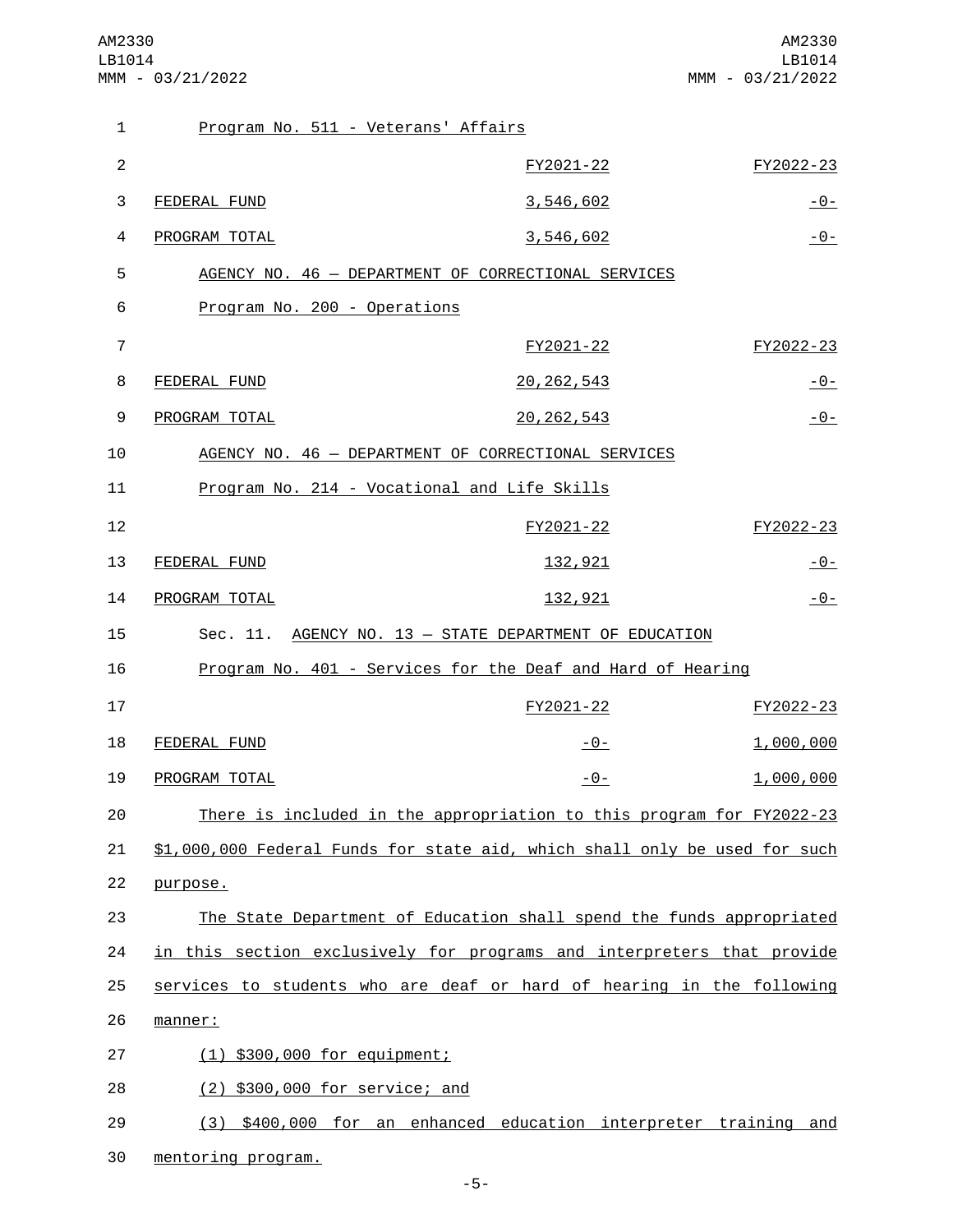| 1              | Sec. 12. AGENCY NO. 18 - DEPARTMENT OF AGRICULTURE                        |
|----------------|---------------------------------------------------------------------------|
| $\overline{2}$ | Program No. 78 - Department of Agriculture                                |
| 3              | FY2021-22<br>FY2022-23                                                    |
| 4              | 10,000,000<br>FEDERAL FUND<br><u> - 0 - </u>                              |
| 5              | PROGRAM TOTAL<br>10,000,000<br><u> - 0 - </u>                             |
| 6              | There is included in the appropriation to this program for FY2021-22      |
| 7              | \$10,000,000 Federal Funds for state aid, which shall only be used for    |
| 8              | such purpose.                                                             |
| 9              | There is included in the amount shown as aid for this program for         |
| 10             | FY2021-22 \$9,875,000 Federal Funds for grants for small-to-medium meat   |
| 11             | processors, which shall only be used for such purpose.                    |
| 12             | There is included in the amount shown as aid for this program for         |
| 13             | FY2021-22 \$125,000 Federal Funds for a dairy industry study, which shall |
| 14             | only be used for such purpose.                                            |
| 15             | Expenditures from the appropriation to this program shall not be          |
| 16             | restricted to state aid if operating and administrative expenditures are  |
| 17             | necessary to administer the funding appropriated pursuant to this         |
| 18             | section. In such instances, an agency, board, or commission shall be      |
| 19             | reimbursed through the Federal Fund appropriation to the Military         |
| 20             | Department, Agency No. 31, Program No. 191, as identified in section 28   |
| 21             | of this act.                                                              |
| 22             | Sec. 13.<br>AGENCY NO. 23 - DEPARTMENT OF LABOR                           |
| 23             | Program No. 31 - Division of Employment                                   |
| 24             | FY2021-22<br>FY2022-23                                                    |
| 25             | FEDERAL FUND<br>10,000,000<br>$-0-$                                       |
| 26             | PROGRAM TOTAL<br>$-0-$<br>10,000,000                                      |
| 27             | There is included in the appropriation to this program for FY2022-23      |
| 28             | \$10,000,000 Federal Funds for state aid, which shall only be used for    |
| 29             | such purpose.                                                             |
| 30             | There is included in the amount shown as aid for this program for         |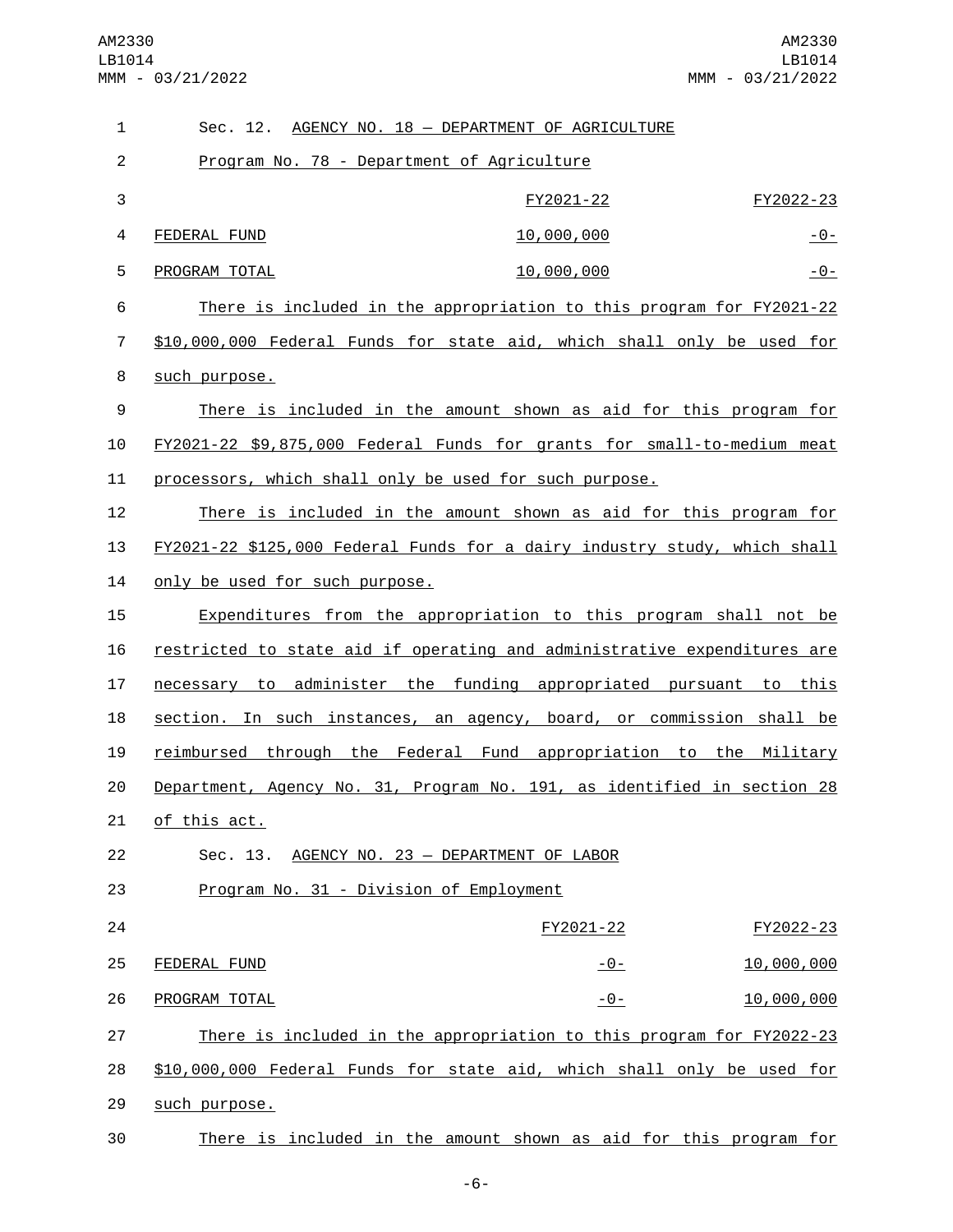| $\mathbf{1}$   | FY2022-23 \$10,000,000 Federal Funds for worker training programs          |
|----------------|----------------------------------------------------------------------------|
| $\overline{2}$ | administered by the Department of Labor.                                   |
| 3              | Expenditures from the appropriation to this program shall not be           |
| 4              | restricted to state aid if operating and administrative expenditures are   |
| 5              | necessary to administer the funding appropriated pursuant to this          |
| 6              | section. In such instances, an agency, board, or commission shall be       |
| $\overline{7}$ | reimbursed through the Federal Fund appropriation to the Military          |
| 8              | Department, Agency No. 31, Program No. 191, as identified in section 28    |
| 9              | <u>of this act.</u>                                                        |
| 10             | Sec. 14. AGENCY NO. 25 - DEPARTMENT OF HEALTH AND HUMAN SERVICES           |
| 11             | Program No. 38 - Behavioral Health Aid                                     |
| 12             | FY2021-22<br>FY2022-23                                                     |
| 13             | FEDERAL FUND<br>1,800,000<br><u> - 0 - </u>                                |
| 14             | PROGRAM TOTAL<br>1,800,000<br>$-0-$                                        |
| 15             | There is included in the appropriation to this program for FY2022-23       |
| 16             | \$1,800,000 Federal Funds for state aid, which shall only be used for such |
| 17             | purpose.                                                                   |
| 18             | There is included in the amount shown as aid for this program for          |
| 19             | FY2022-23 \$1,800,000 Federal Funds for funding for a pediatric trauma     |
| 20             | center in Nebraska to purchase technology that will support statewide      |
| 21             | pediatric mental health services through telehealth and telemonitoring,    |
| 22             | which shall only be used for such purpose.                                 |
| 23             | Expenditures from the appropriation to this program shall not be           |
| 24             | restricted to state aid if operating and administrative expenditures are   |
| 25             | necessary to administer the funding appropriated pursuant to this          |
| 26             | section. In such instances, an agency, board, or commission shall be       |
| 27             | reimbursed through the Federal Fund appropriation to the Military          |
| 28             | Department, Agency No. 31, Program No. 191, as identified in section 28    |
| 29             | of this act.                                                               |
| 30             | Sec. 15. AGENCY NO. 25 - DEPARTMENT OF HEALTH AND HUMAN SERVICES           |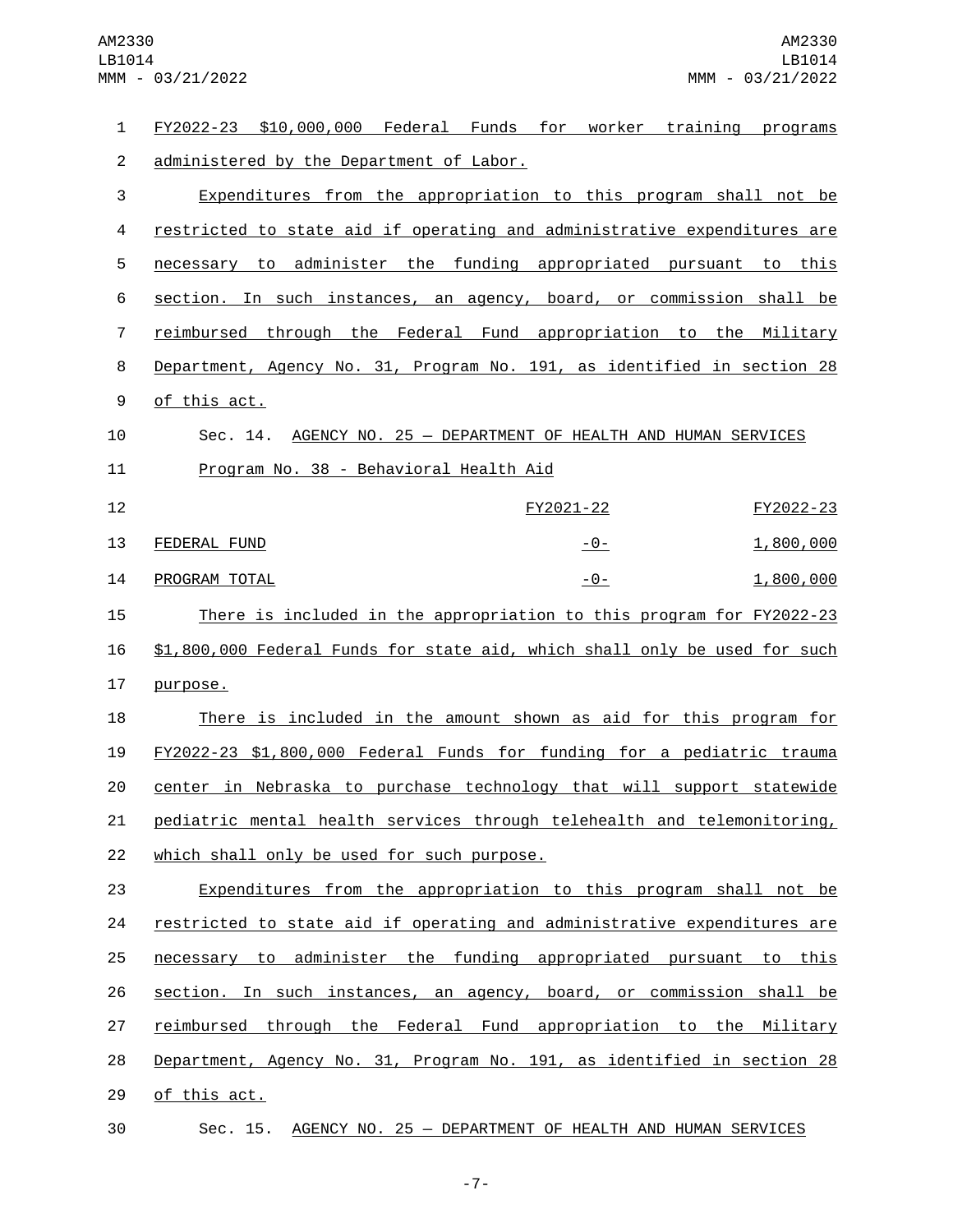| 1              | Program No. 347 - Public Assistance                                              |
|----------------|----------------------------------------------------------------------------------|
| $\overline{2}$ | FY2021-22<br>FY2022-23                                                           |
| 3              | FEDERAL FUND<br>20,000,000<br>$-0-$                                              |
| 4              | PROGRAM TOTAL<br>20,000,000<br>$-0-$                                             |
| 5              | $(1)(a)$ There is included in the appropriation to this program for              |
| 6              | FY2022-23 \$20,000,000 Federal Funds for state aid, which shall only be          |
| $\overline{7}$ | used for such purpose.                                                           |
| 8              | (b) There is included in the amount shown as aid for this program                |
| 9              | for FY2022-23 \$20,000,000 Federal Funds to provide grants to nonprofit          |
| 10             | <u>organizations pursuant to this section, which shall only be used for such</u> |
| 11             | purpose.                                                                         |
| 12             | The Department of Health and Human Services shall create a<br>(2)                |
| 13             | program to award grants to nonprofit organizations in the following              |
| 14             | manner:                                                                          |
| 15             | \$10,000,000 shall be awarded to nonprofit organizations that<br>(a)             |
| 16             | focus on food distribution in ten or more counties in the state and              |
| 17             | gualify for The Emergency Food Assistance Program administered by the            |
| 18             | United States Department of Agriculture. Funds awarded pursuant to this          |
| 19             | subdivision (a) shall be used for the purchase and distribution of food,         |
| 20             | infrastructure, and equipment and for construction of increased capacity;        |
| 21             | <u>and</u>                                                                       |
| 22             | (b) \$10,000,000 shall be awarded for regional or local capacity and             |
| 23             | food security innovation grants to decrease Nebraska's reliance on               |
| 24             | national supply chains, to support local businesses, to create local and         |
| 25             | regional economic resilience, to encourage healthy eating habits, to             |
| 26             | reduce food deserts, and to support partnerships between local businesses        |
| 27             | and producers meeting the greatest needs statewide in the most efficient         |
| 28             | and sustainable manner.                                                          |
| 29             | (3) The Department of Health and Human Services shall:                           |
| 30             | (a) Create a process for soliciting, vetting, awarding,<br>and                   |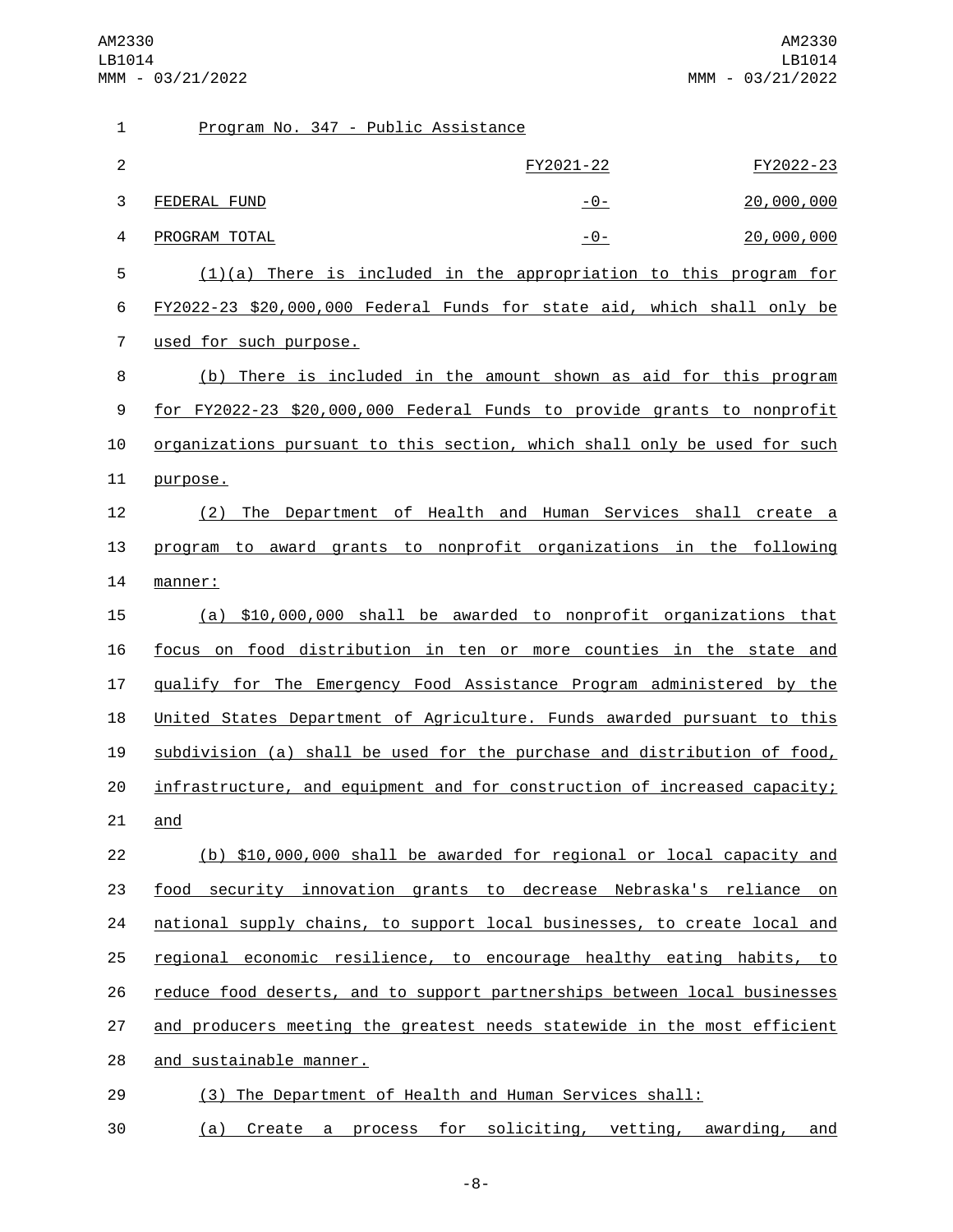| 1              | monitoring grants; or                                                    |                                                         |            |
|----------------|--------------------------------------------------------------------------|---------------------------------------------------------|------------|
| $\overline{2}$ | (b) Contract with a third-party to solicit, vet, award, and monitor      |                                                         |            |
| 3              | grants.                                                                  |                                                         |            |
| 4              | The program created pursuant to this section shall be<br>(4)             |                                                         |            |
| 5              | coordinated and administered in compliance with the federal American     |                                                         |            |
| 6              | Rescue Plan Act of 2021.                                                 |                                                         |            |
| 7              | (5) Expenditures from the appropriation to this program shall not be     |                                                         |            |
| 8              | restricted to state aid if operating and administrative expenditures are |                                                         |            |
| 9              | necessary to administer the funding appropriated pursuant to this        |                                                         |            |
| 10             | section. In such instances, an agency, board, or commission shall be     |                                                         |            |
| 11             | reimbursed through the Federal Fund appropriation to the Military        |                                                         |            |
| 12             | Department, Agency No. 31, Program No. 191, as identified in section 28  |                                                         |            |
| 13             | of this act.                                                             |                                                         |            |
| 14             | Sec. 16.                                                                 | AGENCY NO. 25 - DEPARTMENT OF HEALTH AND HUMAN SERVICES |            |
| 15             | Program No. 354 - Child Welfare Aid                                      |                                                         |            |
|                |                                                                          |                                                         |            |
| 16             |                                                                          | FY2021-22                                               | FY2022-23  |
| 17             | FEDERAL FUND                                                             | 10,000,000                                              | 15,000,000 |
| 18             | PROGRAM TOTAL                                                            | 10,000,000                                              | 15,000,000 |
| 19             | There is included in the appropriation to this program for FY2021-22     |                                                         |            |
| 20             | \$10,000,000 Federal Funds for state aid, which shall only be used for   |                                                         |            |
| 21             | such purpose. There is included in the appropriation to this program for |                                                         |            |
| 22             | FY2022-23 \$15,000,000 Federal Funds for state aid, which shall only be  |                                                         |            |
| 23             | used for such purpose.                                                   |                                                         |            |
| 24             | There is included in the amount shown as aid for this program for        |                                                         |            |
| 25             | FY2021-22 \$3,000,000 Federal Funds for an increase in provider rates,   |                                                         |            |
| 26             | which shall only be used for such purpose. There is included in the      |                                                         |            |
| 27             | amount shown as aid for this program for FY2022-23 \$12,000,000 Federal  |                                                         |            |
| 28             | Funds for an increase in provider rates, which shall only be used for    |                                                         |            |
| 29             | such purpose. It is the intent of the Legislature that the \$12,000,000  |                                                         |            |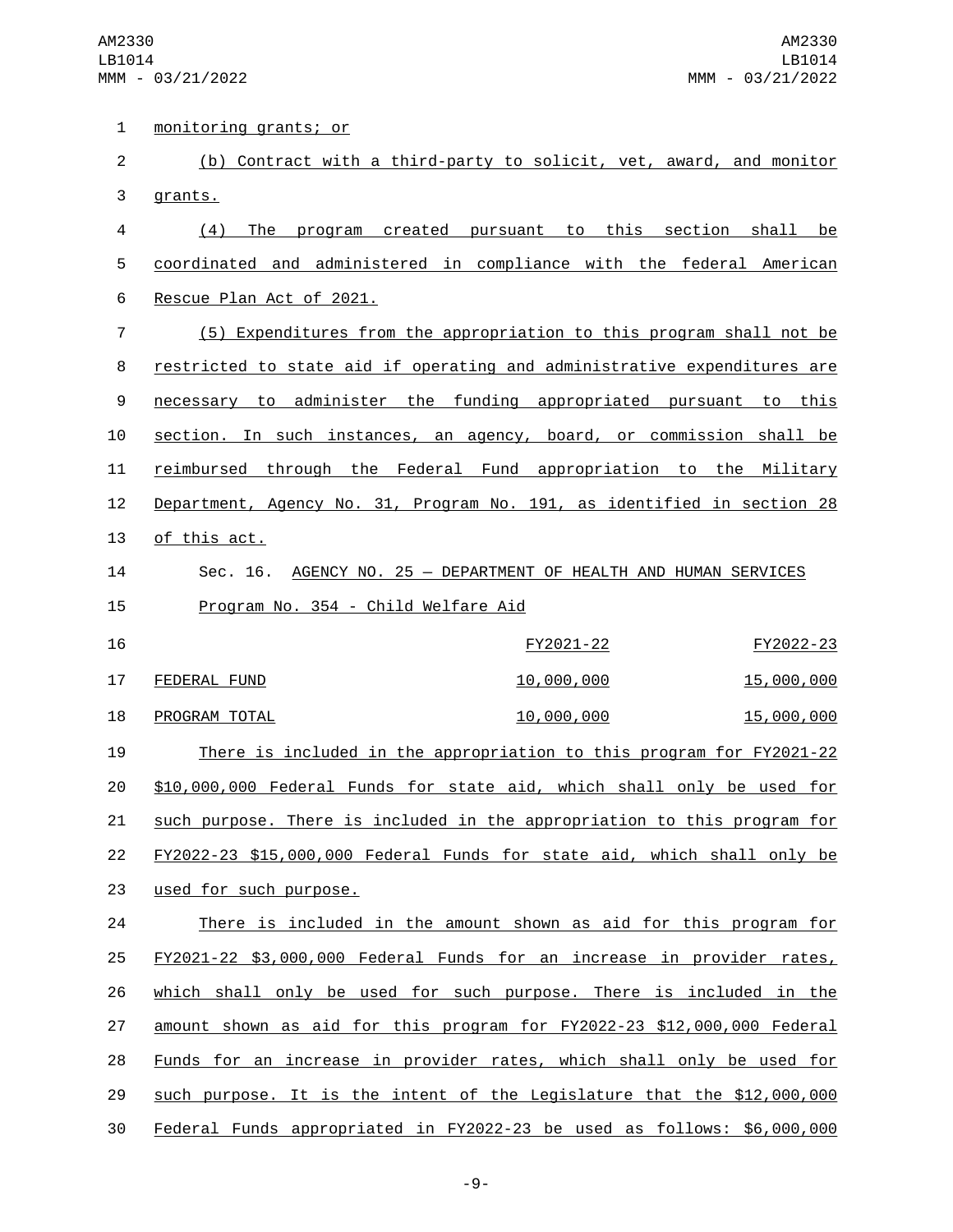| 1              | Federal Funds for provider rate increases in FY2022-23 and \$6,000,000     |
|----------------|----------------------------------------------------------------------------|
| $\overline{2}$ | Federal Funds for provider rate increases in FY2023-24.                    |
| 3              | There is included in the amount shown as aid for this program for          |
| 4              | FY2021-22 \$7,000,000 Federal Funds for child welfare case count increase, |
| 5              | which shall only be used for such purpose. There is included in the        |
| 6              | amount shown as aid for this program for FY2022-23 \$3,000,000 Federal     |
| 7              | Funds for child welfare case count increase, which shall only be used for  |
| 8              | such purpose.                                                              |
| 9              | Expenditures from the appropriation to this program shall not be           |
| 10             | restricted to state aid if operating and administrative expenditures are   |
| 11             | necessary to administer the funding appropriated pursuant to this          |
| 12             | section. In such instances, an agency, board, or commission shall be       |
| 13             | reimbursed through the Federal Fund appropriation to the Military          |
| 14             | Department, Agency No. 31, Program No. 191, as identified in section 28    |
| 15             | of this act.                                                               |
| 16             | Sec. 17. AGENCY NO. 25 - DEPARTMENT OF HEALTH AND HUMAN SERVICES           |
| 17             | Program No. 354 - Child Welfare Aid                                        |
| 18             | FY2021-22<br>FY2022-23                                                     |
| 19             | 1,000,000<br>FEDERAL FUND<br>$-0-$                                         |
| 20             | PROGRAM TOTAL<br>$-0-$<br>1,000,000                                        |
| 21             | (1)<br>There is included in the appropriation to this program for          |
| 22             | FY2022-23 \$1,000,000 Federal Funds for state aid, which shall only be     |
| 23             | used for such purpose.                                                     |
| 24             | (2) The Department of Health and Human Services shall use the funds        |
| 25             | appropriated in this section for the following purposes:                   |
| 26             | Facility upgrades, building maintenance, transportation,<br>(a)            |
| 27             | construction, and training for youth who have aged out of the foster care  |
| 28             | system; and                                                                |
| 29             | (b) Preparation of youth who have aged out of the foster care system       |
| 30             | to enter the workforce in Nebraska.                                        |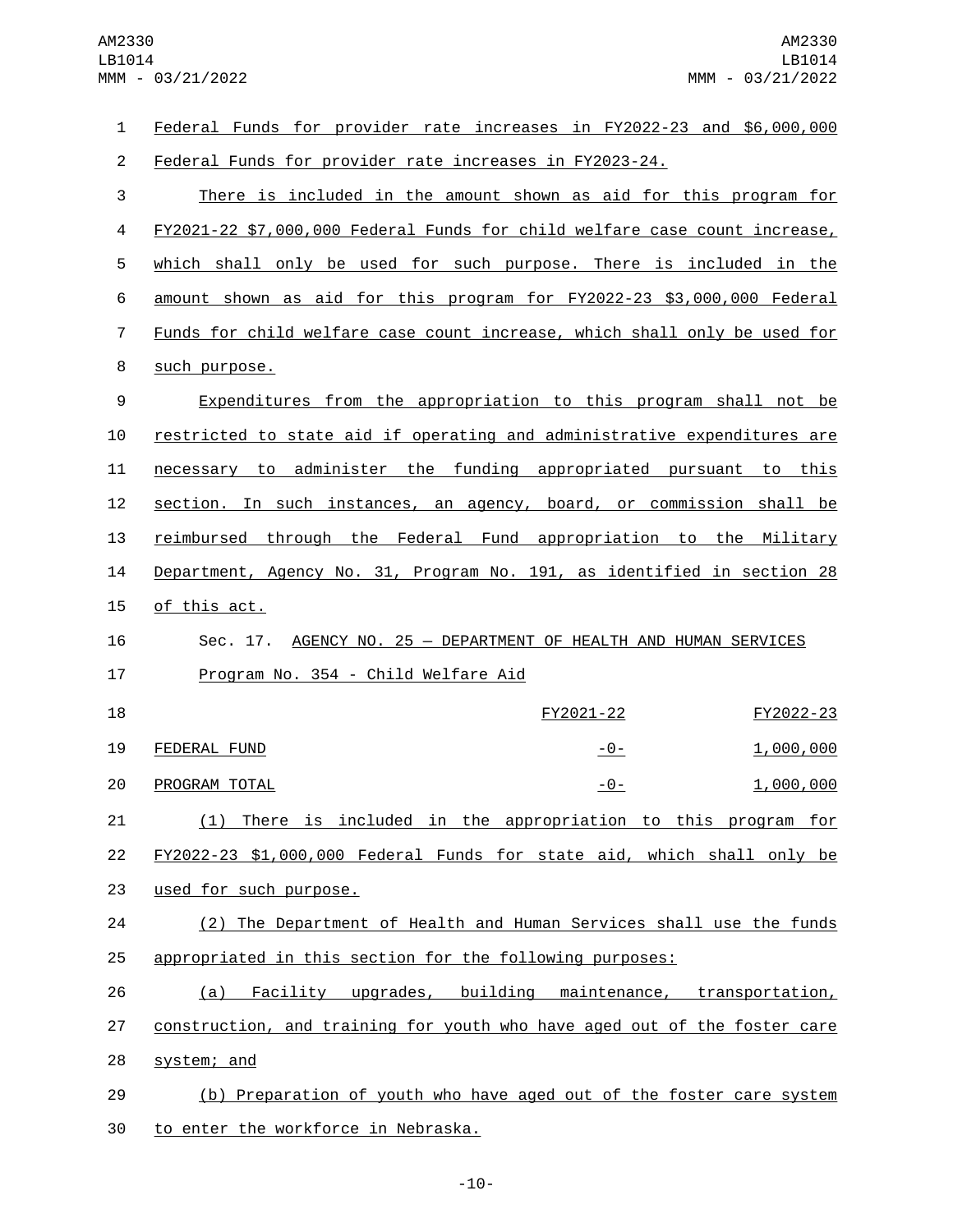| 1              | (3) Any recipient of funding from the Department of Health and Human     |
|----------------|--------------------------------------------------------------------------|
| 2              | Services pursuant to this section shall:                                 |
| 3              | (a) Provide low-income housing in a campus environment for youth who     |
| 4              | have aged out of the foster care system; and                             |
| 5              | (b) Require youth who have aged out of the foster care system to         |
| 6              | find employment, attend school, or both.                                 |
| $\overline{7}$ | (4) Expenditures from the appropriation to this program shall not be     |
| 8              | restricted to state aid if operating and administrative expenditures are |
| 9              | necessary to administer the funding appropriated pursuant to this        |
| 10             | section. In such instances, an agency, board, or commission shall be     |
| 11             | reimbursed through the Federal Fund appropriation to the Military        |
| 12             | Department, Agency No. 31, Program No. 191, as identified in section 28  |
| 13             | of this act.                                                             |
| 14             | AGENCY NO. 25 - DEPARTMENT OF HEALTH AND HUMAN SERVICES<br>Sec. 18.      |
| 15             | Program No. 424 - Developmental Disability Aid                           |
|                |                                                                          |
| 16             | FY2021-22<br>FY2022-23                                                   |
| 17             | 55,000,000<br>FEDERAL FUND<br>$-0-$                                      |
| 18             | PROGRAM TOTAL<br>55,000,000<br>-0-                                       |
| 19             | There is included in the appropriation to this program for FY2022-23     |
| 20             | \$55,000,000 Federal Funds for state aid, which shall only be used for   |
| 21             | such purpose.                                                            |
| 22             | There is included in the appropriation for this program for              |
| 23             | FY2022-23 \$55,000,000 Federal Funds for rate increases for agency       |
| 24             | providers for the following services: Prevocational; Residential         |
| 25             | Habilitation, excluding Shared Living Services; Supported Employment -   |
| 26             | Individual; Enclave; Behavioral In-Home Habilitation; Community          |
| 27             | Community Integration; Consultative Assessment; Crisis<br>Inclusion;     |
| 28             | Intervention Support; Habilitative Workshop; Independent Living; In-Home |
| 29             | Residential Habilitation; Medical In-Home Habilitation; Supported Family |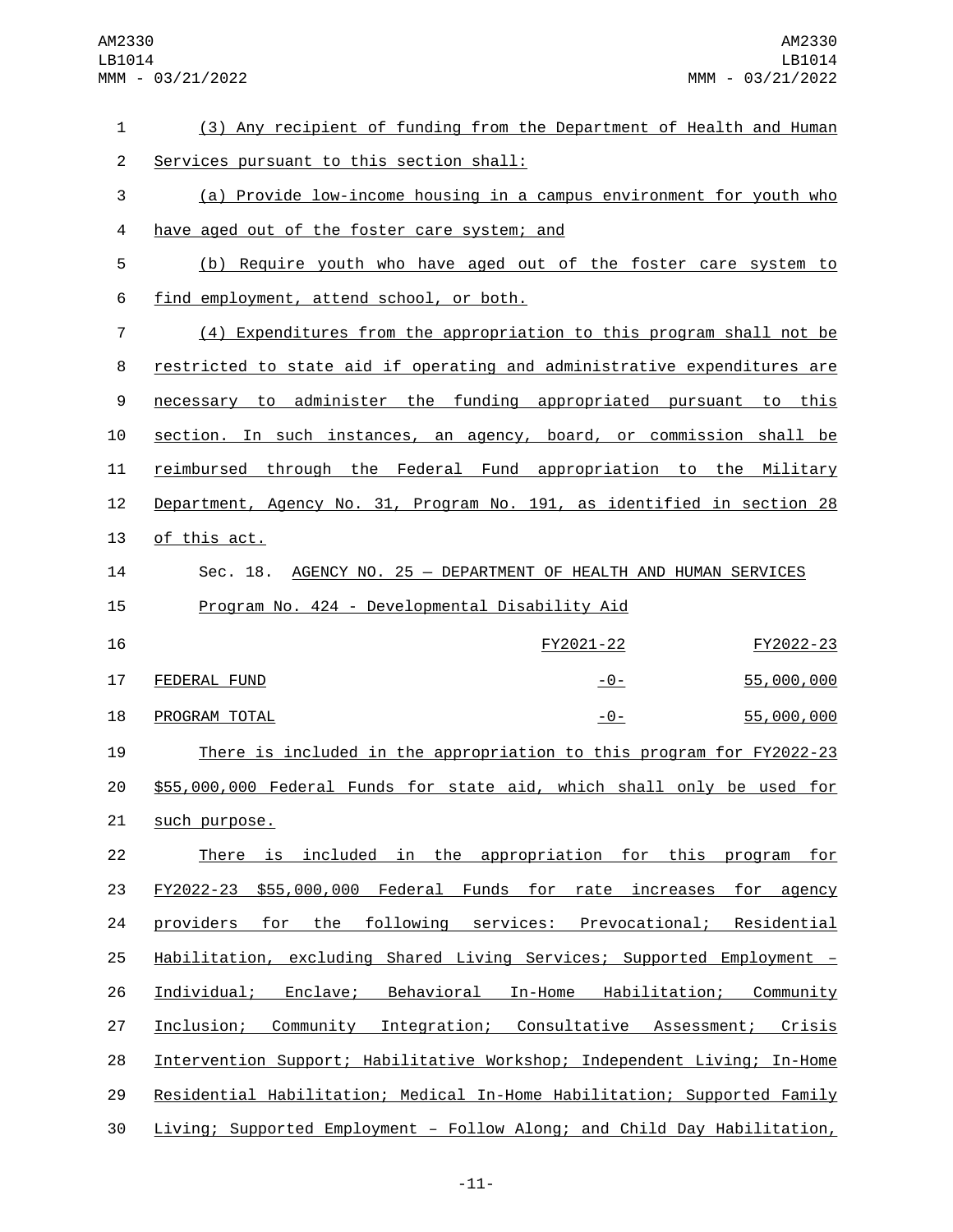| $\mathbf{1}$   | which shall only be used for such purpose. Such payments shall be used     |            |
|----------------|----------------------------------------------------------------------------|------------|
| $\overline{2}$ | for the purpose of enhancing employee retention and recruitment.           |            |
| 3              | There is included in the amount shown for rate increases for agency        |            |
| 4              | providers:                                                                 |            |
| 5              | $(1)$ \$20,000,000 for FY2022-23;                                          |            |
| 6              | (2) \$20,000,000 for FY2023-24; and                                        |            |
| 7              | (3) \$15,000,000 for FY2024-25.                                            |            |
| 8              | Sec. 19. AGENCY NO. 25 - DEPARTMENT OF HEALTH AND HUMAN SERVICES           |            |
| 9              | Program No. 502 - Public Health Aid                                        |            |
| 10             | FY2021-22                                                                  | FY2022-23  |
| 11             | FEDERAL FUND<br>$-0-$                                                      | 10,000,000 |
| 12             | PROGRAM TOTAL<br>-0-                                                       | 10,000,000 |
| 13             | There is included in the appropriation to this program for FY2022-23       |            |
| 14             | \$10,000,000 Federal Funds for state aid, which shall only be used for     |            |
| 15             | such purpose.                                                              |            |
| 16             | There is included in the amount shown as aid for this program for          |            |
| 17             | FY2022-23 \$10,000,000 Federal Funds for the local public health           |            |
| 18             | departments, which shall be distributed evenly to the local public health  |            |
| 19             | departments for one-time infrastructure needs and any other costs,         |            |
| 20             | including testing, personal protective equipment, and other preventive     |            |
| 21             | measures, to combat the COVID-19 virus and any of its mutations.           |            |
| 22             | Sec. 20.<br>AGENCY NO. 25 - DEPARTMENT OF HEALTH AND HUMAN SERVICES        |            |
| 23             | Program No. 514 - Health Aid                                               |            |
| 24             | FY2021-22                                                                  | FY2022-23  |
| 25             | FEDERAL FUND<br><u> - 0 - </u>                                             | 5,000,000  |
| 26             | PROGRAM TOTAL<br>$-0-$                                                     | 5,000,000  |
| 27             | There is included in the appropriation to this program for FY2022-23       |            |
| 28             | \$5,000,000 Federal Funds for state aid, which shall only be used for such |            |
| 29             | purpose.                                                                   |            |
| 30             | There is included in the amount shown as aid for this program for          |            |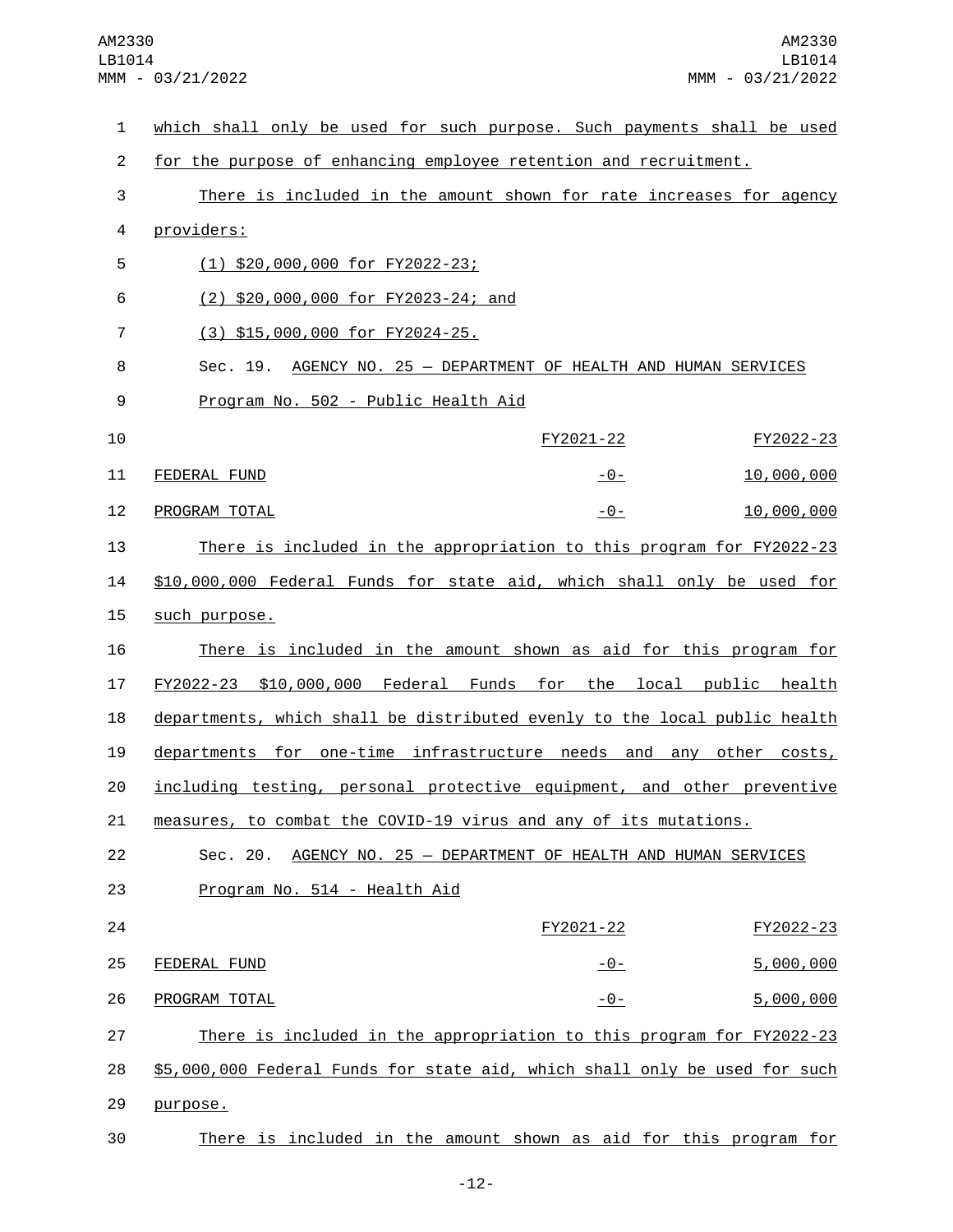| $\mathbf{1}$   | FY2022-23 \$5,000,000 Federal Funds for a grant program for a model system |
|----------------|----------------------------------------------------------------------------|
| $\overline{2}$ | of care for individuals who have recovered from COVID-19 with persistent   |
| 3              | symptoms. The one-time grant shall be awarded to a rehabilitation          |
| 4              | hospital with the capacity to provide interdisciplinary research.          |
| 5              | The model system of care shall be a comprehensive program to address       |
| 6              | persistent COVID-19 symptoms and include the following activities:         |
| $\overline{7}$ | (1) Post-COVID-19 research;                                                |
| 8              | (2) Post-COVID-19 clinics;                                                 |
| 9              | Mental health services expanded to address cognitive<br>(3)<br>and         |
| 10             | psychiatric needs of post-COVID-19 patients; and                           |
| 11             | (4) Educational materials for health care providers and the public.        |
| 12             | Expenditures from the appropriation to this program shall not be           |
| 13             | restricted to state aid if operating and administrative expenditures are   |
| 14             | necessary to administer the funding appropriated pursuant to this          |
| 15             | section. In such instances, an agency, board, or commission shall be       |
| 16             | reimbursed through the Federal Fund appropriation to the Military          |
| 17             | Department, Agency No. 31, Program No. 191, as identified in section 28    |
| 18             | of this act.                                                               |
| 19             | AGENCY NO. 25 - DEPARTMENT OF HEALTH AND HUMAN SERVICES<br>Sec. 21.        |
| 20             | Program No. 514 - Health Aid                                               |
| 21             | FY2021-22<br>FY2022-23                                                     |
| 22             | FEDERAL FUND<br>5,462,800<br>$-0-$                                         |
| 23             | PROGRAM TOTAL<br>5,462,800<br>$-0-$                                        |
| 24             | (1) There is included in the appropriation to this program for             |
| 25             | FY2022-23 \$5,462,800 Federal Funds for state aid, which shall only be     |
| 26             | used for such purpose.                                                     |
| 27             | (2) The Department of Health and Human Services shall distribute the       |
| 28             | funds appropriated in this section to assisted-living facilities. Such     |
| 29             | distribution to a licensed assisted-living facility shall equal four       |
| 30             | hundred dollars per licensed bed in such facility.                         |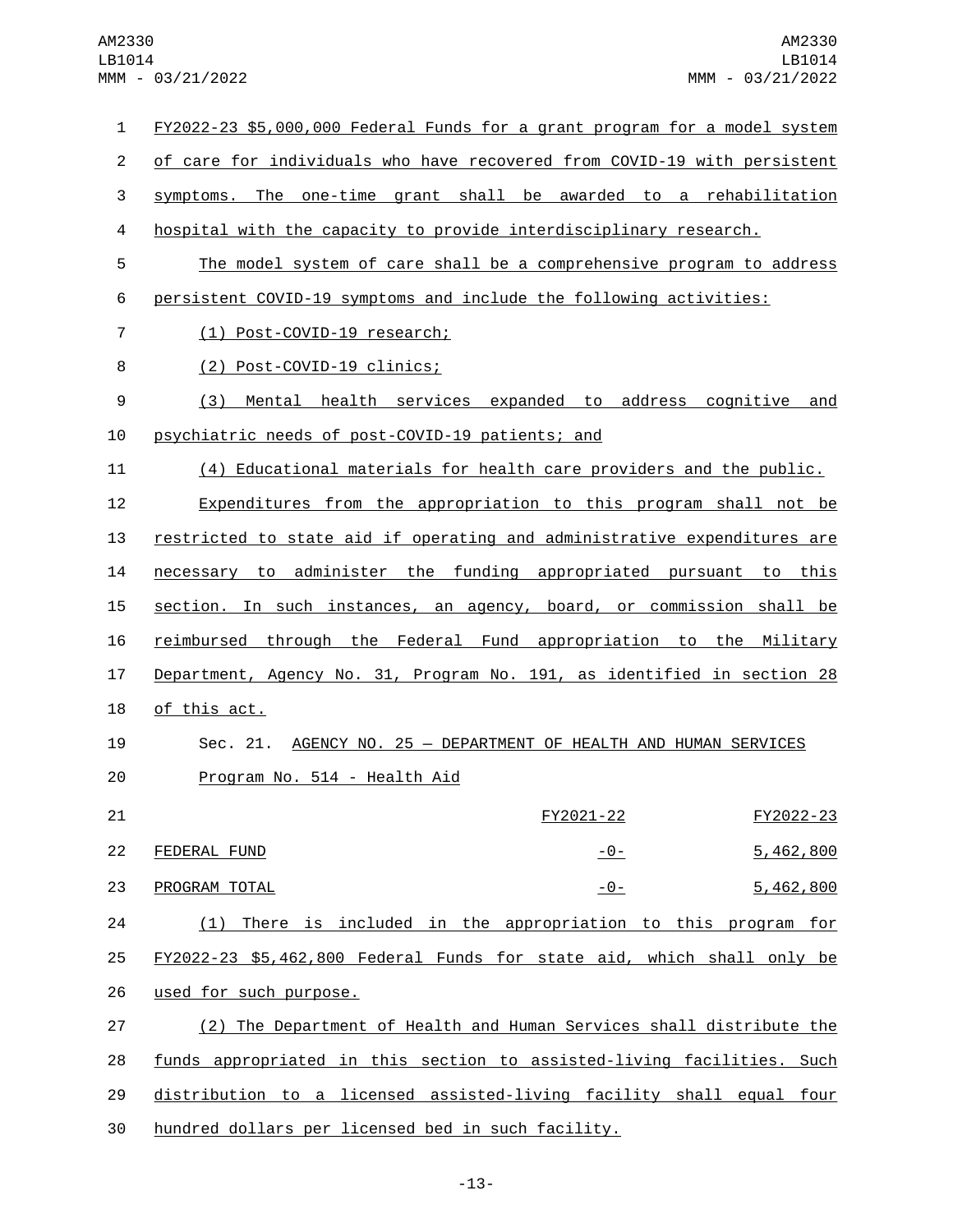| $\mathbf{1}$   | (3) A licensed assisted-living facility shall use the funds               |
|----------------|---------------------------------------------------------------------------|
| $\overline{c}$ | distributed pursuant to this section for:                                 |
| 3              | (a) Incentives for staff members employed by the licensed assisted-       |
| 4              | living facility in order to enhance employee recruitment and retention;   |
| 5              | $or$                                                                      |
| 6              | (b) Assistance with costs for supplies and equipment purchased by         |
| 7              | the licensed assisted-living facility.                                    |
| 8              | Sec. 22. AGENCY NO. 25 - DEPARTMENT OF HEALTH AND HUMAN SERVICES          |
| 9              | Program No. 514 - Health Aid                                              |
| 10             | FY2021-22<br>FY2022-23                                                    |
| 11             | 55,000,000<br>FEDERAL FUND<br>$-0-$                                       |
| 12             | PROGRAM TOTAL<br>55,000,000<br>-0-                                        |
| 13             | (1) There is included in the appropriation to this program for            |
| 14             | FY2022-23 \$55,000,000 Federal Funds for state aid, which shall only be   |
| 15             | used for such purpose.                                                    |
| 16             | (2) The Department of Health and Human Services shall provide money       |
| 17             | to licensed and medicaid-certified nursing facilities in the following    |
| 18             | manner:                                                                   |
| 19             | (a) \$41,250,000 to medicaid-certified nursing facilities divided         |
| 20             | proportionately by the medicaid-certified beds at such facilities; and    |
| 21             | (b) \$13,750,000 divided proportionally by the medicaid-certified         |
| 22             | beds at the facilities that are in the top twenty-five percent of         |
| 23             | medicaid-certified nursing facilities with the highest percentage of      |
| 24             | medicaid days, as a percentage of that facility's total days as reported  |
| 25             | on provider tax forms and equally among the medicaid-certified nursing    |
| 26             | facilities that were in the top twenty-five percent of medicaid-certified |
| 27             | nursing facilities with the highest percentage of bed-days paid by        |
| 28             | medicaid in fiscal year 2021-22.                                          |
| 29             | The money provided to the licensed and medicaid-certified<br>(3)          |

30 nursing facilities by the Department of Health and Human Services shall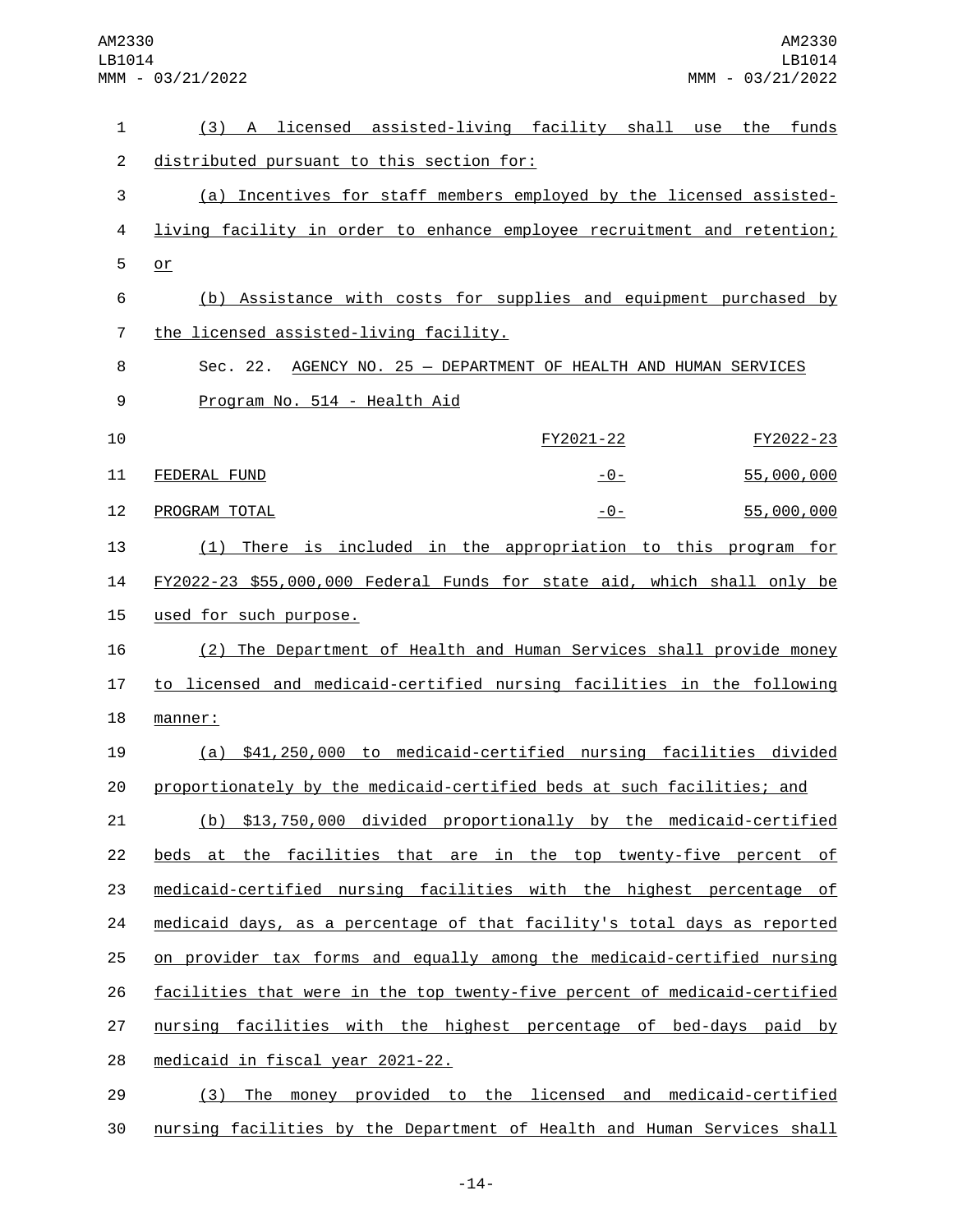| $\mathbf{1}$   | be used to provide supplemental incentive payments for direct care staff  |                |            |
|----------------|---------------------------------------------------------------------------|----------------|------------|
| $\overline{c}$ | members employed at licensed and medicaid-certified nursing facilities.   |                |            |
| 3              | Such payments are intended to enhance employee recruitment and retention. |                |            |
| 4              | (4) It is the intent of the Legislature that the money paid to the        |                |            |
| 5              | licensed and medicaid-certified nursing facilities pursuant to this       |                |            |
| 6              | section be expended by such facilities for the purpose of enhancing       |                |            |
| $\overline{7}$ | employee recruitment and retention of direct care staff as follows:       |                |            |
| 8              | (a) \$20,000,000 total for FY2022-23;                                     |                |            |
| 9              | (b) \$20,000,000 total for FY2023-24; and                                 |                |            |
| 10             | (c) \$15,000,000 total for FY2024-25.                                     |                |            |
| 11             | (5) For purposes of this section, direct care staff means nursing         |                |            |
| 12             | facility employees who regularly perform in-person work with residents,   |                |            |
| 13             | interact with residents, or physically handle items handled by residents. |                |            |
| 14             | The term includes nurses, medication aides, therapists, therapy aides,    |                |            |
| 15             | dietary staff, social service and activity staff, housekeeping and        |                |            |
|                | maintenance staff, and other medical staff.                               |                |            |
| 16             |                                                                           |                |            |
| 17             | Sec. 23. AGENCY NO. 25 - DEPARTMENT OF HEALTH AND HUMAN SERVICES          |                |            |
| 18             | Program No. 514 - Health Aid                                              |                |            |
| 19             |                                                                           | FY2021-22      | FY2022-23  |
| 20             | FEDERAL FUND                                                              | <u> - 0 - </u> | 20,000,000 |
| 21             | PROGRAM TOTAL                                                             | $-0-$          | 20,000,000 |
| 22             | There is included in the appropriation to this program for FY2022-23      |                |            |
| 23             | \$20,000,000 Federal Funds for state aid, which shall only be used for    |                |            |
| 24             | such purpose.                                                             |                |            |
| 25             | There is included in the amount shown as aid for this program for         |                |            |
| 26             | FY2022-23 \$20,000,000 Federal Funds for a rural ambulance replacement    |                |            |
| 27             | program, which shall only be used for such purpose.                       |                |            |
| 28             | Expenditures from the appropriation to this program shall not be          |                |            |
| 29             | restricted to state aid if operating and administrative expenditures are  |                |            |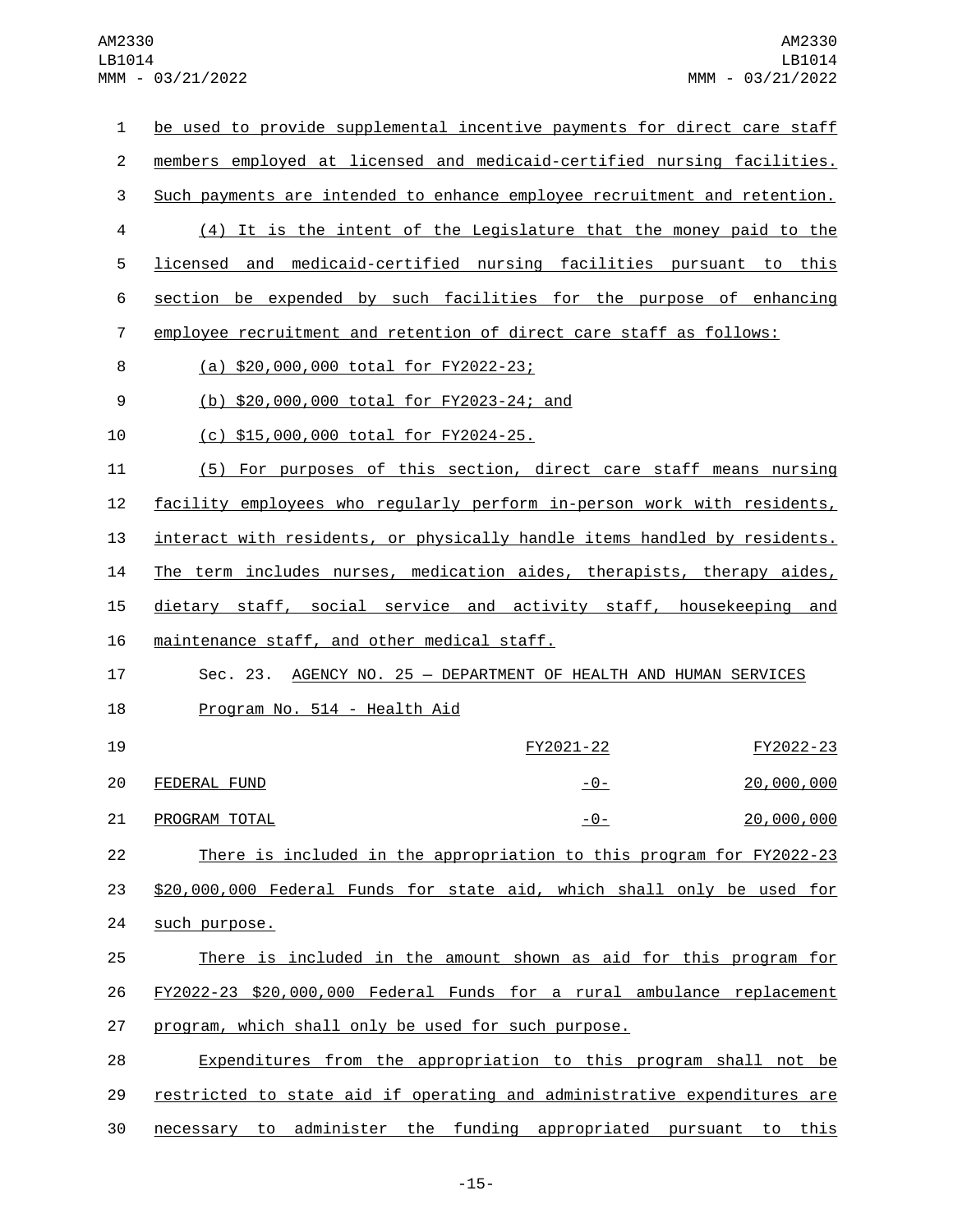| 1              | section. In such instances, an agency, board, or commission shall be       |
|----------------|----------------------------------------------------------------------------|
| 2              | reimbursed through the Federal Fund appropriation to the Military          |
| 3              | Department, Agency No. 31, Program No. 191, as identified in section 28    |
| 4              | of this act.                                                               |
| 5              | Sec. 24. AGENCY NO. 25 - DEPARTMENT OF HEALTH AND HUMAN SERVICES           |
| 6              | Program No. 514 - Health Aid                                               |
| $\overline{7}$ | FY2021-22<br>FY2022-23                                                     |
| 8              | FEDERAL FUND<br>5,000,000<br>$-0-$                                         |
| 9              | PROGRAM TOTAL<br>$-0-$<br>5,000,000                                        |
| 10             | There is included in the appropriation to this program for FY2022-23       |
| 11             | \$5,000,000 Federal Funds for state aid, which shall only be used for such |
| 12             | purpose.                                                                   |
| 13             | There is included in the amount shown as aid to this program for           |
| 14             | FY2022-23 \$5,000,000 Federal Funds for grants to licensed emergency       |
| 15             | medical services programs, which shall only be used for such purpose.      |
| 16             | It is the intent of the Legislature that the grants be used for the        |
| 17             | one-time purchase of equipment, including, but not limited to, power       |
| 18             | cots, defibrillators, and other similar lifesaving equipment, and that     |
| 19             | priority in awarding grants be given to an emergency medical services      |
| 20             | program which is volunteer-based, which is located in a community with a   |
| 21             | population of fewer than one hundred thousand inhabitants as determined    |
| 22             | by the most recent federal decennial census or the most recent revised     |
| 23             | certified count by the United States Bureau of the Census, and which has   |
| 24             | high needs, as determined by the Department of Health and Human Services   |
| 25             | in consultation with a statewide organization dedicated to supporting      |
| 26             | providers of prehospital emergency medical care in Nebraska.               |
| 27             | Expenditures from the appropriation to this program shall not be           |
| 28             | restricted to state aid if operating and administrative expenditures are   |
| 29             | necessary to administer the funding appropriated pursuant to this          |

section. In such instances, an agency, board, or commission shall be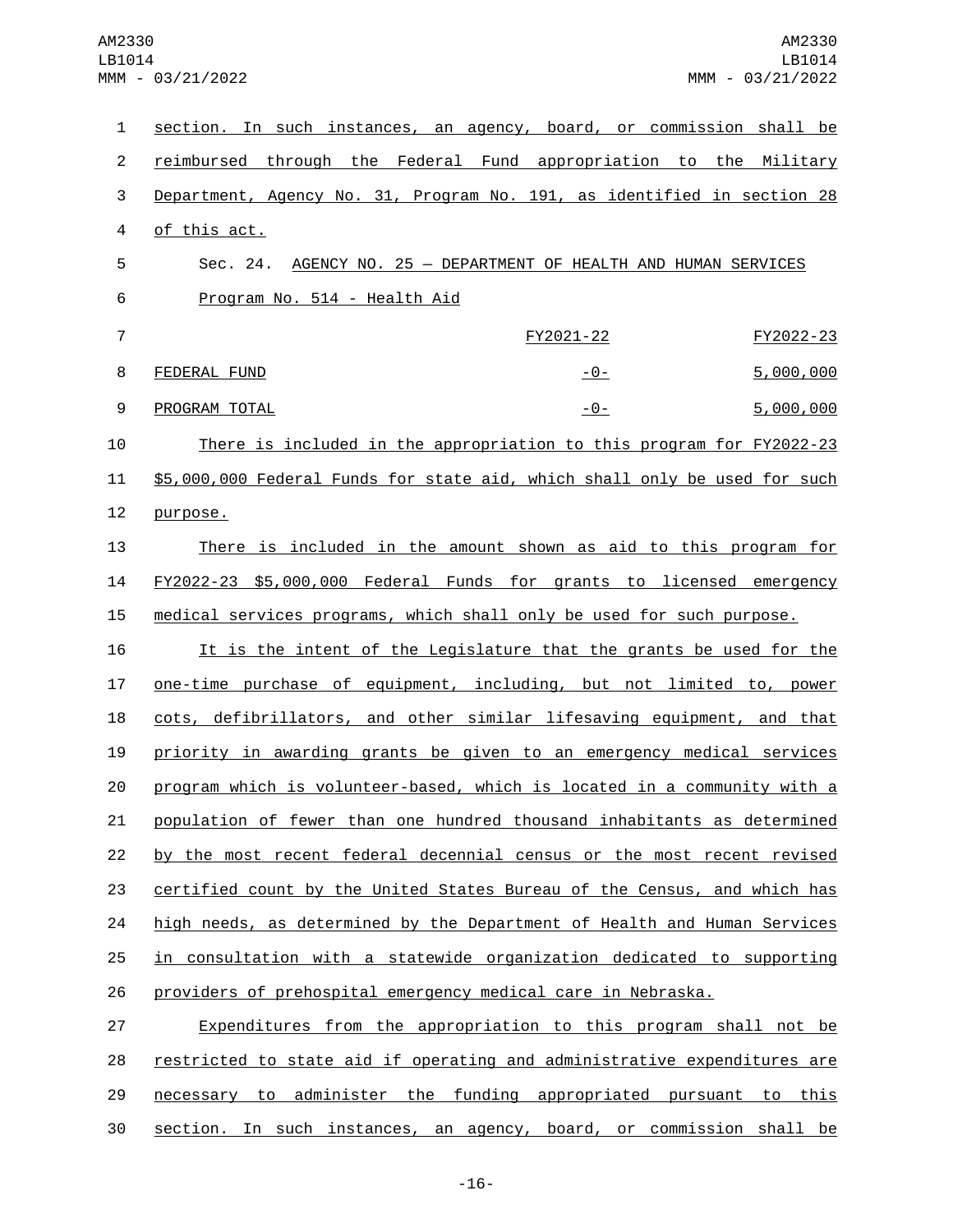| $\mathbf{1}$   | reimbursed through the Federal Fund appropriation to the Military          |
|----------------|----------------------------------------------------------------------------|
| $\overline{2}$ | Department, Agency No. 31, Program No. 191, as identified in section 28    |
| 3              | of this act.                                                               |
| 4              | Sec. 25.<br>AGENCY NO. 25 - DEPARTMENT OF HEALTH AND HUMAN SERVICES        |
| 5              | Program No. 514 - Health Aid                                               |
| 6              | FY2021-22<br>FY2022-23                                                     |
| $\overline{7}$ | FEDERAL FUND<br>5,000,000<br><u> - 0 - </u>                                |
| 8              | PROGRAM TOTAL<br>$-0-$<br>5,000,000                                        |
| 9              | There is included in the appropriation to this program for FY2022-23       |
| 10             | \$5,000,000 Federal Funds for state aid, which shall only be used for such |
| 11             | purpose.                                                                   |
| 12             | There is included in the appropriation to this program for FY2022-23       |
| 13             | \$5,000,000 Federal Funds for purposes of providing grants of up to        |
| 14             | \$250,000 for capital costs of expanding access to behavioral health acute |
| 15             | care beds in rural areas where beds are not currently available or a       |
| 16             | shortage exists, which shall only be used for such purpose.                |
| 17             | Expenditures from the appropriation to this program shall not be           |
| 18             | restricted to state aid if operating and administrative expenditures are   |
| 19             | necessary to administer the funding appropriated pursuant to this          |
| 20             | section. In such instances, an agency, board, or commission shall be       |
| 21             | reimbursed through the Federal Fund appropriation to the Military          |
| 22             | Department, Agency No. 31, Program No. 191, as identified in section 28    |
| 23             | of this act.                                                               |
| 24             | Sec. 26. AGENCY NO. 29 - DEPARTMENT OF NATURAL RESOURCES                   |
| 25             | Program No. 314 - Critical Infrastructure Facilities                       |
| 26             | FY2021-22<br>FY2022-23                                                     |
| 27             | FEDERAL FUND<br>23,100,000<br>$-0-$                                        |
| 28             | PROGRAM TOTAL<br>23,100,000<br>$-0-$                                       |
| 29             | There is included in the appropriation to this program for FY2021-22       |
| 30             | \$23,100,000 Federal Funds for state aid, which shall only be used for     |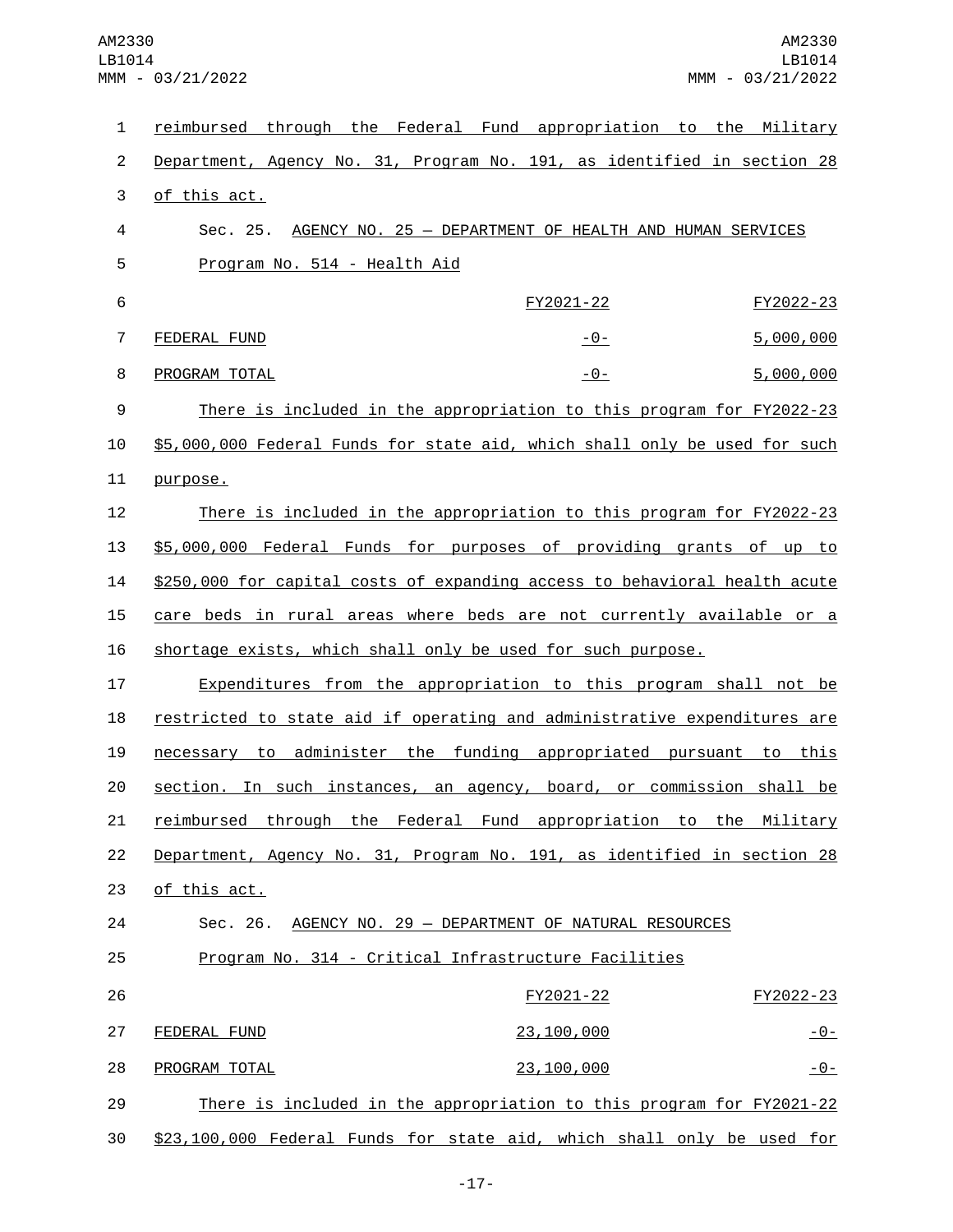1 such purpose.

| $\overline{2}$ | There is included in the amount shown as aid for this program for         |
|----------------|---------------------------------------------------------------------------|
| 3              | FY2021-22 \$23,100,000 Federal Funds to provide a grant to an irrigation  |
| 4              | district which is part of an interstate irrigation system that            |
| 5              | experienced a failure, in order to satisfy matching requirements for a    |
| 6              | project authorized by the United States Bureau of Reclamation for         |
| 7              | construction and repairs on any tunnel or canal pursuant to the federal   |
| 8              | American Rescue Plan Act of 2021.                                         |
| 9              | Expenditures from the appropriation to this program shall not be          |
| 10             | restricted to state aid if operating and administrative expenditures are  |
| 11             | necessary to administer the funding appropriated pursuant to this         |
| 12             | section. In such instances, an agency, board, or commission shall be      |
| 13             | reimbursed through the Federal Fund appropriation to the Military         |
| 14             | Department, Agency No. 31, Program No. 191, as identified in section 28   |
| 15             | of this act.                                                              |
| 16             | Sec. 27. AGENCY NO. 29 - DEPARTMENT OF NATURAL RESOURCES                  |
| 17             | Program No. 319 - Water Projects                                          |
| 18             | FY2022-23<br>FY2021-22                                                    |
| 19             | FEDERAL FUND<br>20,000,000<br><u> - 0 - </u>                              |
| 20             | PROGRAM TOTAL<br>20,000,000<br>-0-                                        |
| 21             | There is included in the appropriation to this program for FY2021-22      |
| 22             | \$20,000,000 Federal Funds for state aid, which shall only be used for    |
| 23             | such purpose.                                                             |
| 24             | There is included in the amount shown as aid for this program for         |
| 25             | FY2021-22 \$20,000,000 Federal Funds to provide a grant to a city of the  |
| 26             | primary class that utilizes more than thirty million gallons per day of   |
| 27             | water to be used for the design, construction, and implementation of      |
| 28             | additional water supply projects, which shall only be used for such       |
| 29             | purpose. Eligible project costs shall include, but not be limited to,     |
| 30             | costs for a water treatment plant, land acquisition, acquiring permits, a |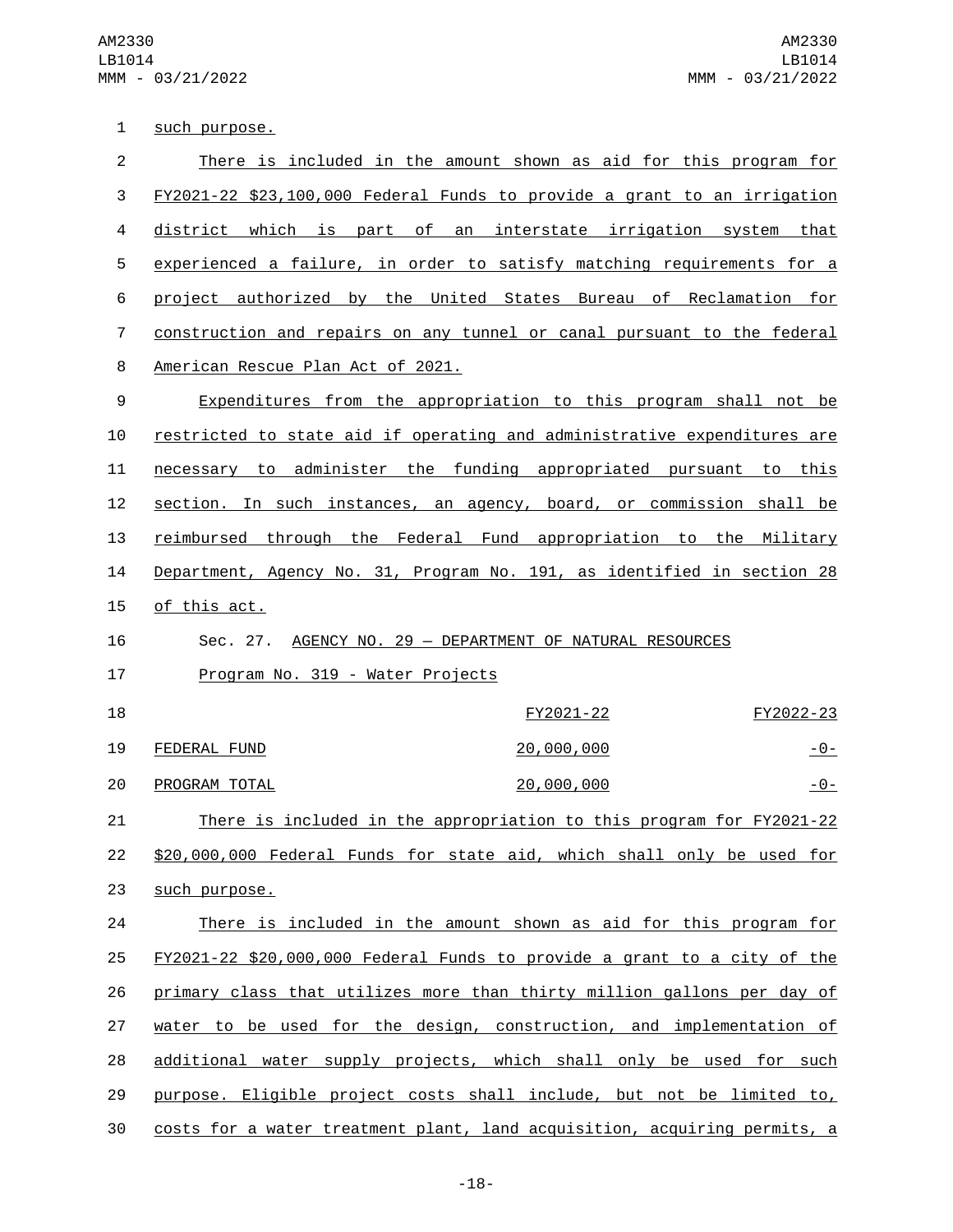| 1              | wellfield, pumping, and transportation of water over twenty-five miles    |            |           |
|----------------|---------------------------------------------------------------------------|------------|-----------|
| $\overline{c}$ | for the purpose of providing potable water to the city. The Department of |            |           |
| 3              | Natural Resources may award a grant to a city of the primary class based  |            |           |
| 4              | on criteria and procedures established by the department.                 |            |           |
| 5              | Expenditures from the appropriation to this program shall not be          |            |           |
| 6              | restricted to state aid if operating and administrative expenditures are  |            |           |
| $\overline{7}$ | necessary to administer the funding appropriated pursuant to this         |            |           |
| 8              | section. In such instances, an agency, board, or commission shall be      |            |           |
| 9              | reimbursed through the Federal Fund appropriation to the Military         |            |           |
| 10             | Department, Agency No. 31, Program No. 191, as identified in section 28   |            |           |
| 11             | of this act.                                                              |            |           |
| 12             | Sec. 28. AGENCY NO. 31 - MILITARY DEPARTMENT                              |            |           |
| 13             | Program No. 191 - Governor's Emergency Program - COVID-19                 |            |           |
| 14             |                                                                           | FY2021-22  | FY2022-23 |
| 15             | FEDERAL FUND est.                                                         | 20,000,000 | 5,000,000 |
| 16             | PROGRAM TOTAL                                                             | 20,000,000 | 5,000,000 |
| 17             | There is included in the appropriation to this program for FY2021-22      |            |           |
| 18             | \$20,000,000 Federal Funds estimate and for FY2022-23 \$5,000,000 Federal |            |           |
| 19             | Funds estimate for all state agency, board, or commission operating and   |            |           |
| 20             | administrative expenses associated with administering Federal Funds       |            |           |
| 21             | allocated pursuant to the federal American Rescue Plan Act of 2021, 42    |            |           |
| 22             | U.S.C. 802. Such funds shall be used to directly pay or reimburse state   |            |           |
| 23             | agencies, boards, and commissions for operating and administrative        |            |           |
| 24             | expenses associated with administering Federal Funds allocated pursuant   |            |           |
| 25             | to the federal American Rescue Plan Act of 2021, 42 U.S.C. 802.           |            |           |
| 26             | There is included in the appropriation to this program for FY2021-22      |            |           |
| 27             | \$5,000,000 Federal Funds estimate and for FY2022-23 \$5,000,000 Federal  |            |           |
| 28             | Funds estimate to reimburse the Department of Health and Human Services,  |            |           |
| 29             | Agency No. 25, Program No. 33, for information technology utilization     |            |           |
| 30             | expenses incurred which are related to pandemic relief processing and to  |            |           |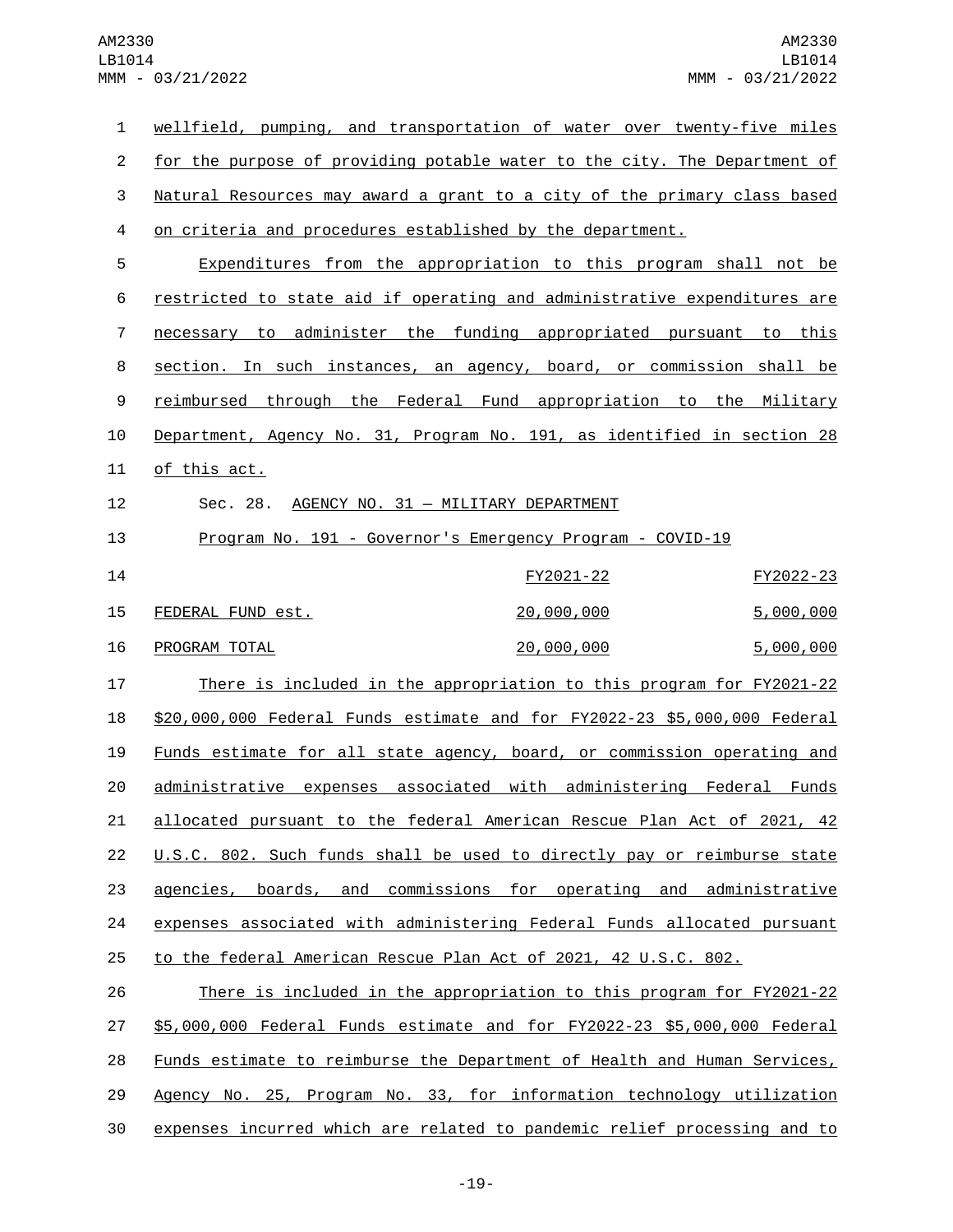| 1              | equipment and operating a mobile workforce, from March 3, 2021, through  |            |            |
|----------------|--------------------------------------------------------------------------|------------|------------|
| $\overline{2}$ | June 30, 2023.                                                           |            |            |
| 3              | The Military Department shall monitor and approve the expenditures       |            |            |
| 4              | <u>for this program.</u>                                                 |            |            |
| 5              | Sec. 29. AGENCY NO. 33 - GAME AND PARKS COMMISSION                       |            |            |
| 6              | Program No. 901 - State Parks Facilities Deferred Maintenance            |            |            |
| $\overline{7}$ |                                                                          | FY2021-22  | FY2022-23  |
| 8              | FEDERAL FUND                                                             | -0-        | 8,100,000  |
| 9              | PROGRAM TOTAL                                                            | $-0-$      | 8,100,000  |
| 10             | There is included in the appropriation to this program for FY2022-23     |            |            |
| 11             | \$8,100,000 Federal Funds for wastewater projects within the state park  |            |            |
| 12             | system, which shall only be used for such purpose.                       |            |            |
| 13             | Expenditures from the appropriation to this program shall not be         |            |            |
| 14             | restricted to state aid if operating and administrative expenditures are |            |            |
| 15             | necessary to administer the funding appropriated pursuant to this        |            |            |
| 16             | section. In such instances, an agency, board, or commission shall be     |            |            |
| 17             | reimbursed through the Federal Fund appropriation to the Military        |            |            |
| 18             | Department, Agency No. 31, Program No. 191, as identified in section 28  |            |            |
| 19             | of this act.                                                             |            |            |
| 20             | Sec. 30. AGENCY NO. 48 - COORDINATING COMMISSION FOR POSTSECONDARY       |            |            |
| 21             | EDUCATION                                                                |            |            |
| 22             | Program No. 697 - Community Colleges ARPA Grant                          |            |            |
| 23             |                                                                          | FY2021-22  | FY2022-23  |
| 24             | FEDERAL FUND                                                             | 25,000,000 | 35,000,000 |
| 25             | PROGRAM TOTAL                                                            | 25,000,000 | 35,000,000 |
| 26             | There is included in the appropriation to this program for FY2021-22     |            |            |
| 27             | \$25,000,000 Federal Funds for state aid, which shall only be used for   |            |            |
| 28             | such purpose. There is included in the appropriation to this program for |            |            |
| 29             | FY2022-23 \$35,000,000 Federal Funds for state aid, which shall only be  |            |            |
| 30             | used for such purpose.                                                   |            |            |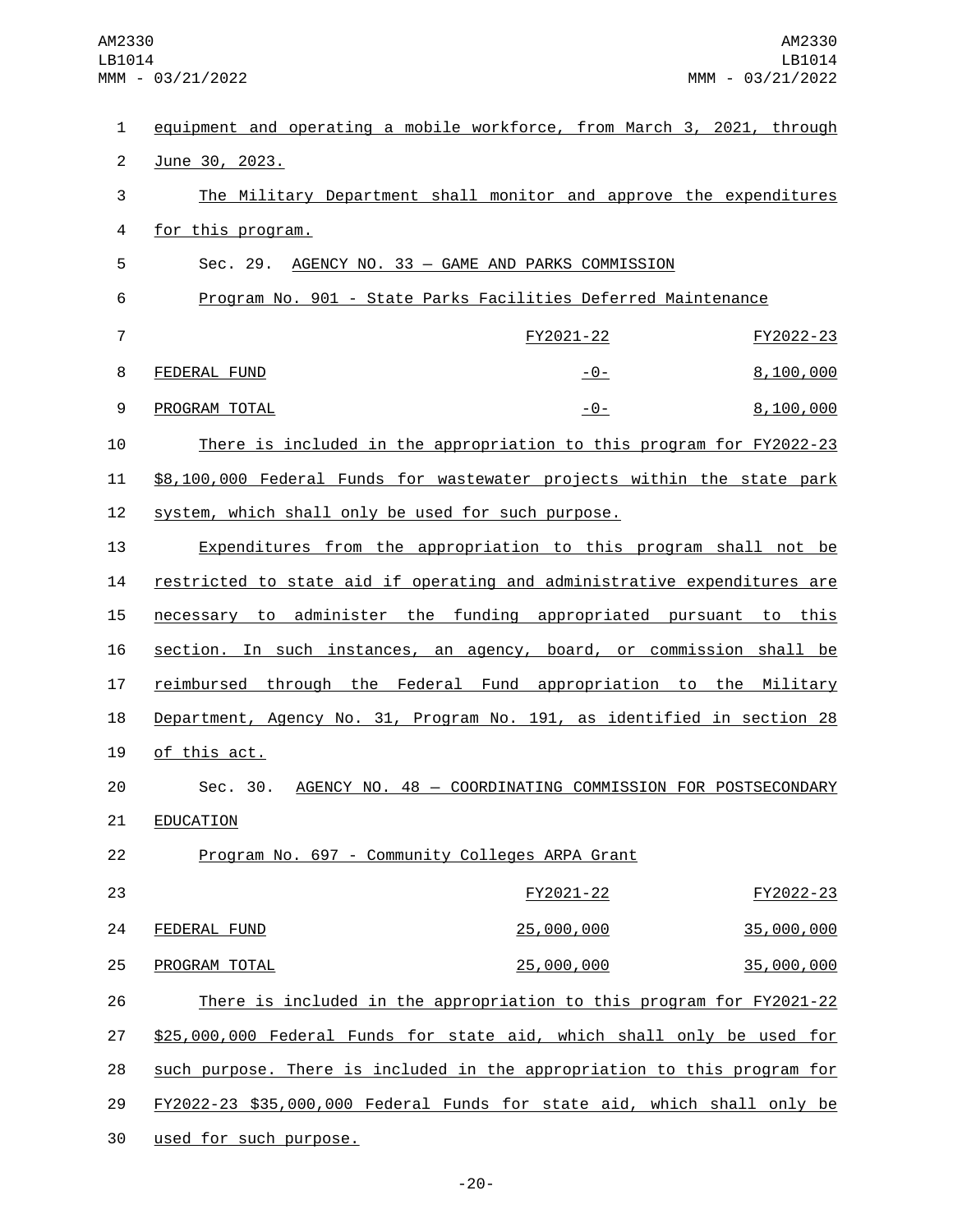| 1              | The<br>Coordinating Commission for Postsecondary Education shall            |
|----------------|-----------------------------------------------------------------------------|
| 2              | administer the Community Colleges ARPA Grant program. The commission        |
| 3              | shall designate a subprogram for each community college as defined in       |
| 4              | section 85-1503 in the following structure: Subprogram 011, Western         |
| 5              | College; subprogram 012, Mid-Plains Community College;<br>Community         |
| 6              | 013, Central Community College; subprogram 014, Northeast<br>subprogram     |
| $\overline{7}$ | Community College; subprogram 015, Southeast Community College; and         |
| 8              | subprogram 016, Metropolitan Community College. Each community college      |
| 9              | more than \$15,000,000 in total funding from the<br>shall<br>receive<br>not |
| 10             | appropriation to this program.                                              |
| 11             | A community college shall make a grant application to the commission        |
| 1. 2.          | for funding for a capital project or for offoring a course or program       |

 for funding for a capital project or for offering a course or program that meets the criteria established by the federal American Rescue Plan Act of 2021 and the commission. A community college receiving funding 15 from this program shall meet all necessary federal and commission compliance and reporting requirements. The grant funds shall not be used to offset student or institutional costs for (1) individuals currently enrolled in secondary school or (2) individuals enrolled in programs with the primary purpose of earning general academic transfer credits 20 applicable toward a four-year degree.

 Expenditures from the appropriation to this program shall not be restricted to state aid if operating and administrative expenditures are 23 necessary to administer the funding appropriated pursuant to this section. In such instances, an agency, board, or commission shall be reimbursed through the Federal Fund appropriation to the Military Department, Agency No. 31, Program No. 191, as identified in section 28 27 of this act. Sec. 31. AGENCY NO. 50 — BOARD OF TRUSTEES OF THE NEBRASKA STATE

- 29 COLLEGES
- Program No. 48 Nebraska State Colleges System Office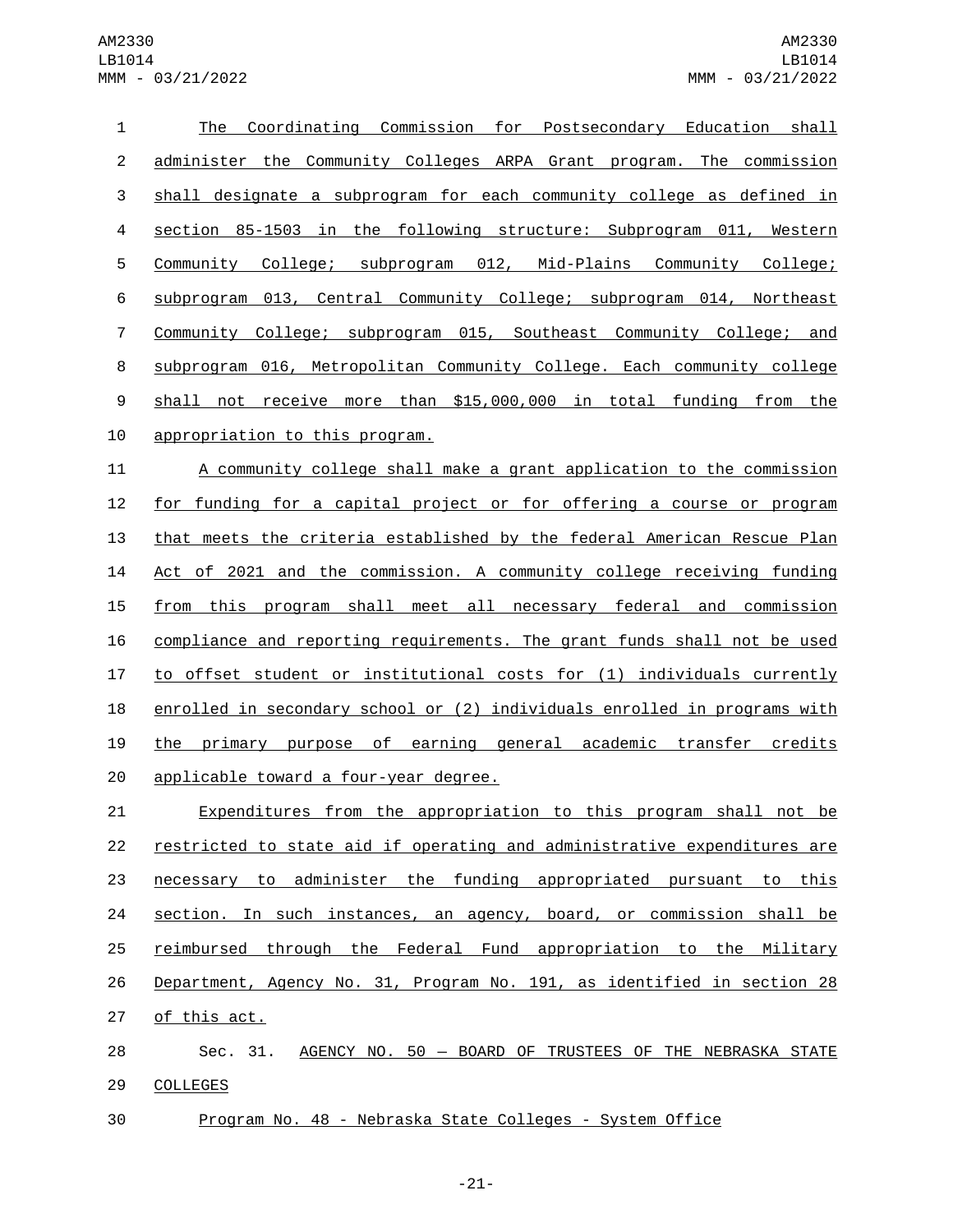| $\mathbf 1$    |                                                                            | FY2021-22  | FY2022-23  |
|----------------|----------------------------------------------------------------------------|------------|------------|
| $\overline{c}$ | FEDERAL FUND                                                               | $-0-$      | 8,000,000  |
| 3              | PROGRAM TOTAL                                                              | $-0-$      | 8,000,000  |
| 4              | There is included in the appropriation to this program for FY2022-23       |            |            |
| 5              | \$8,000,000 Federal Funds for purchase of equipment and for water and      |            |            |
| 6              | sewer upgrade projects, which shall only be used for such purpose. Of the  |            |            |
| 7              | amount appropriated to this program, it is the intent of the Legislature   |            |            |
| 8              | that \$2,000,000 Federal Funds be used to purchase needed equipment to     |            |            |
| 9              | prepare health care professionals in combatting the effects of COVID-19    |            |            |
| 10             | and that \$6,000,000 Federal Funds be used to upgrade water and sewer      |            |            |
| 11             | systems on the three state college campuses.                               |            |            |
| 12             | Sec. 32. AGENCY NO. 51 - UNIVERSITY OF NEBRASKA                            |            |            |
| 13             | Program No. 781 - University - Administration                              |            |            |
| 14             |                                                                            | FY2021-22  | FY2022-23  |
| 15             | FEDERAL FUND                                                               | 10,000,000 | 50,000,000 |
| 16             | PROGRAM TOTAL                                                              | 10,000,000 | 50,000,000 |
| 17             | There is included in the appropriation to this program for FY2021-22       |            |            |
| 18             | \$10,000,000 Federal Funds for state aid, which shall only be used for     |            |            |
| 19             | such purpose. There is included in the appropriation to this program for   |            |            |
| 20             | FY2022-23 \$50,000,000 Federal Funds for state aid, which shall only be    |            |            |
| 21             | used for such purpose.                                                     |            |            |
| 22             | There is included in the amount shown as aid for this program for          |            |            |
| 23             | FY2021-22 \$10,000,000 Federal Funds for startup costs related to the UNK- |            |            |
| 24             | UNMC Rural Health Complex in Kearney, Nebraska, which shall only be used   |            |            |
| 25             | for such purpose. There is included in the amount shown as aid for this    |            |            |
| 26             | program for FY2022-23 \$50,000,000 Federal Funds for construction costs of |            |            |
| 27             | the UNK-UNMC Rural Health Complex in Kearney, Nebraska, which shall only   |            |            |
| 28             | be used for such purpose.                                                  |            |            |
| 29             | Sec. 33. AGENCY NO. 51 - UNIVERSITY OF NEBRASKA                            |            |            |
| 30             | Program No. 781 - University - Administration                              |            |            |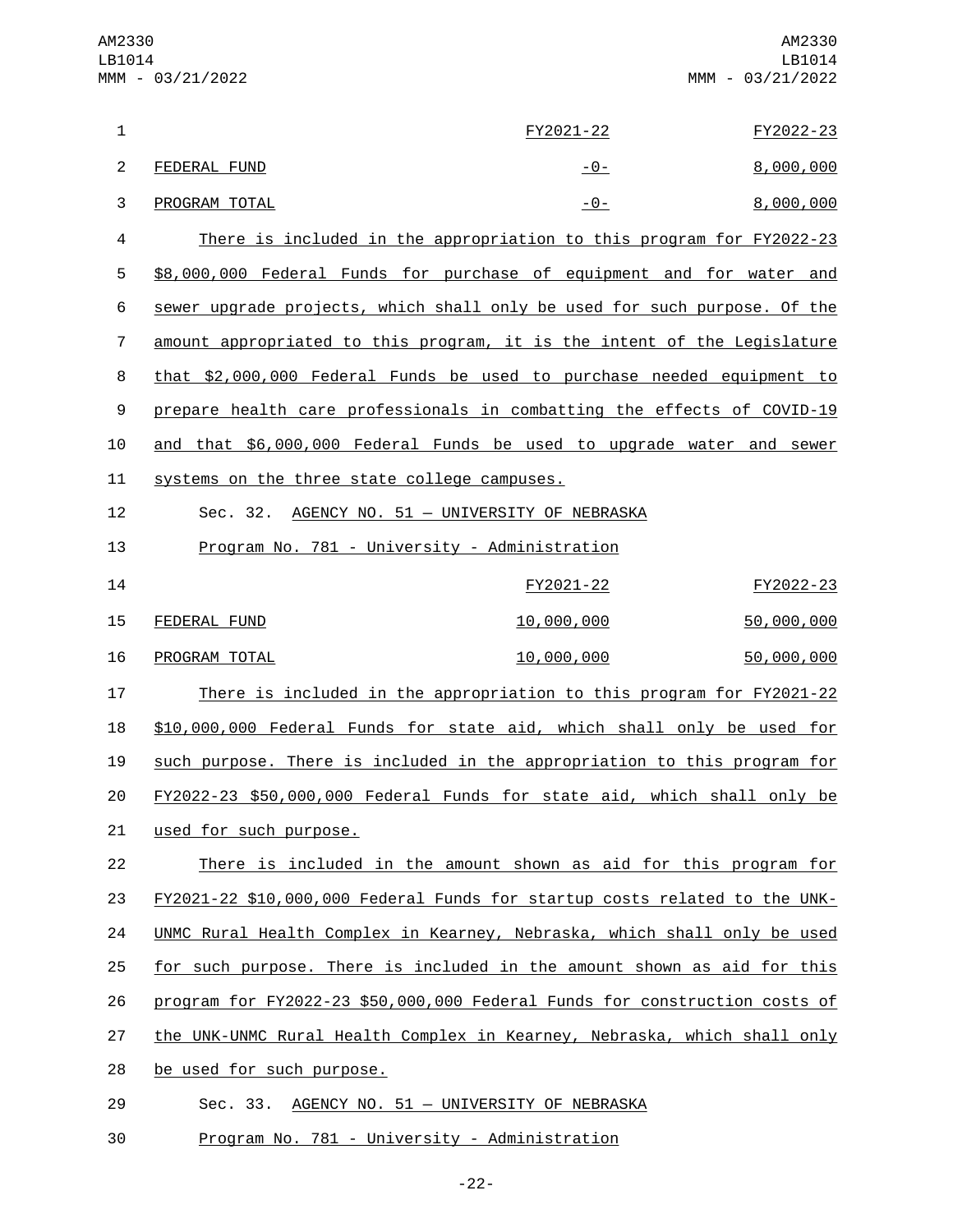| 1              |                                                                           | FY2021-22 | FY2022-23  |
|----------------|---------------------------------------------------------------------------|-----------|------------|
| $\overline{c}$ | FEDERAL FUND                                                              | $-0-$     | 28,000,000 |
| 3              | PROGRAM TOTAL                                                             | $-0-$     | 28,000,000 |
| 4              | There is included in the appropriation to this program for FY2022-23      |           |            |
| 5              | \$28,000,000 Federal Funds for the Behavioral Health Education Center for |           |            |
| 6              | the purposes described in section 71-830 to be spent by the Behavioral    |           |            |
| 7              | Health Education Center in the following manner:                          |           |            |
| 8              | (1) \$13,000,000 for graduate and postgraduate training opportunities     |           |            |
| 9              | such as internships, practicums, and fellowships;                         |           |            |
| 10             | (2) \$10,000,000 for the expansion of telebehavioral health services      |           |            |
| 11             | <u>in rural areas;</u>                                                    |           |            |
| 12             | (3) \$3,000,000 for education and training opportunities for students     |           |            |
| 13             | and behavioral health professionals related to behavioral health issues   |           |            |
| 14             | caused or exacerbated by the COVID-19 public health emergency; and        |           |            |
| 15             | (4) \$2,000,000 for stipends for provisionally licensed behavioral        |           |            |
| 16             | health professionals employed in the field of behavioral health.          |           |            |
| 17             | AGENCY NO. 51 - UNIVERSITY OF NEBRASKA<br>Sec. 34.                        |           |            |
| 18             | Program No. 781 - University - Administration                             |           |            |
| 19             |                                                                           | FY2021-22 | FY2022-23  |
| 20             | FEDERAL FUND                                                              | $-0-$     | 150,000    |
| 21             | PROGRAM TOTAL                                                             | $-0-$     | 150,000    |
| 22             | There is included in the appropriation to this program for FY2022-23      |           |            |
| 23             | \$150,000 Federal Funds for the University of Nebraska Institute of       |           |            |
| 24             | Agriculture and Natural Resources to update the Assessing Climate Change  |           |            |
| 25             | report released in 2014.                                                  |           |            |
| 26             | The University of Nebraska Institute of Agriculture and Natural           |           |            |
| 27             | Resources shall contract with a third-party, science-based organization   |           |            |
| 28             | to develop an independent report that identifies and recommends specific  |           |            |
| 29             | prescriptive measures to be taken by the State of Nebraska relating to    |           |            |
| 30             | the updated Assessing Climate Change report. Such prescriptive measures   |           |            |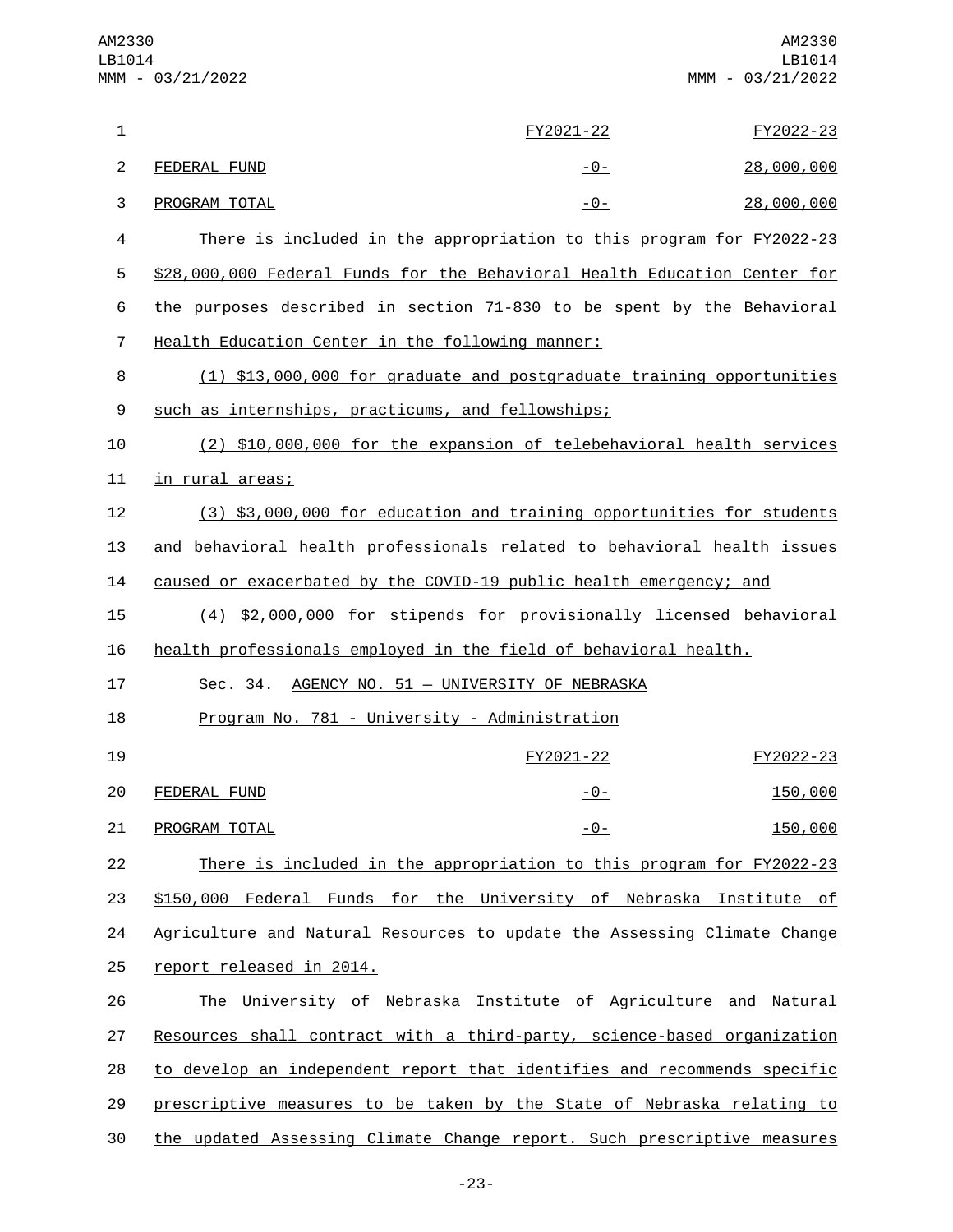| $\mathbf{1}$   | shall include (1) a conservation and management plan under section 320 of |
|----------------|---------------------------------------------------------------------------|
| $\overline{c}$ | the federal Clean Water Act and (2) plans for green infrastructure        |
| 3              | investments and projects to improve resilience to climate change.         |
| 4              | The University of Nebraska Institute of Agriculture and Natural           |
| 5              | Resources shall electronically deliver both the updated Assessing Climate |
| 6              | Change report and independent report providing recommendations by the     |
| $\overline{7}$ | third-party, science-based organization to the Governor and the           |
| 8              | Legislature by December 1, 2024.                                          |
| 9              | Sec. 35. AGENCY NO. 65 - DEPARTMENT OF ADMINISTRATIVE SERVICES            |
| 10             | Program No. 560 - State Building Division                                 |
| 11             | FY2021-22<br>FY2022-23                                                    |
| 12             | FEDERAL FUND<br>1,800,000<br><u> - 0 - </u>                               |
| 13             | PROGRAM TOTAL<br>1,800,000<br>$-0-$                                       |
| 14             | There is included in the appropriation to this program for FY2022-23      |
| 15             | \$1,800,000 Federal Funds for a grant to a state-owned cemetery for       |
| 16             | sediment control and stormwater projects.                                 |
| 17             | Expenditures from the appropriation to this program shall not be          |
| 18             | restricted to state aid if operating and administrative expenditures are  |
| 19             | necessary to administer the funding appropriated pursuant to this         |
| 20             | section. In such instances, an agency, board, or commission shall be      |
| 21             | reimbursed through the Federal Fund appropriation to the<br>Military      |
| 22             | Department, Agency No. 31, Program No. 191, as identified in section 28   |
| 23             | of this act.                                                              |
| 24             | Sec. 36. AGENCY NO. 72 - DEPARTMENT OF ECONOMIC DEVELOPMENT               |
| 25             | Program No. 601 - Community and Rural Development                         |
| 26             | FY2021-22<br>FY2022-23                                                    |
| 27             | 47,000,000<br>44,000,000<br>FEDERAL FUND                                  |
| 28             | PROGRAM TOTAL<br>47,000,000<br>44,000,000                                 |
| 29             | (1) There is included in the appropriation to this program for            |
| 30             | FY2021-22 \$47,000,000 Federal Funds for state aid, which shall only be   |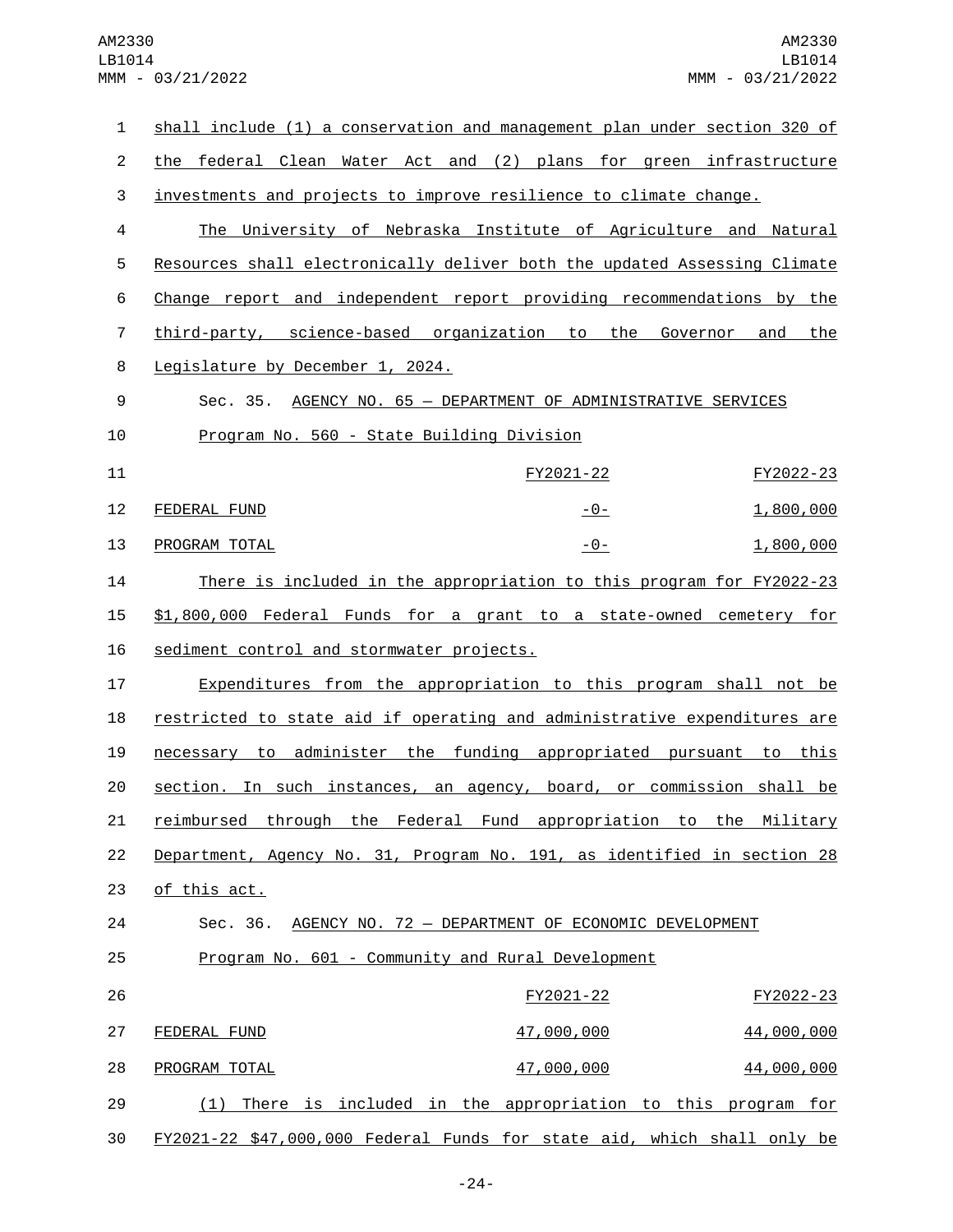| $\mathbf{1}$   | used for such purpose. There is included in the appropriation to this     |
|----------------|---------------------------------------------------------------------------|
| $\overline{2}$ | program for FY2022-23 \$44,000,000 Federal Funds for state aid, which     |
| 3              | shall only be used for such purpose.                                      |
| 4              | $(2)(a)$ There is included in the amount shown as aid for this program    |
| 5              | for FY2021-22 \$20,000,000 Federal Funds for grants to prepare land       |
| 6              | parcels pursuant to the Middle Income Workforce Housing Investment Act.   |
| $\overline{7}$ | There is included in the amount shown as aid for this program for         |
| 8              | FY2022-23 \$20,000,000 Federal Funds for grants to prepare land parcels   |
| 9              | pursuant to the Middle Income Workforce Housing Investment Act.           |
| 10             | (b) For purposes of this subsection, preparing land parcels shall         |
| 11             | include:                                                                  |
| 12             | (i) Laying of drinking water transmission lines;                          |
| 13             | (ii) Rehabilitation, renovation, maintenance, or costs to secure          |
| 14             | vacant or abandoned properties in disproportionately impacted             |
| 15             | communities;                                                              |
| 16             | (iii) Costs associated with acquiring and securing legal title of         |
| 17             | vacant or abandoned properties in disproportionately impacted communities |
| 18             | and other costs to position the property for current or future use for    |
| 19             | the Middle Income Workforce Housing Investment Act;                       |
| 20             | (iv) Removal and remediation of environmental contaminants or hazard      |
| 21             | from vacant or abandoned properties in disproportionately impacted        |
| 22             | communities, when conducted in compliance with applicable environmental   |
| 23             | laws or regulations;                                                      |
| 24             | (v) Demolition or deconstruction of vacant or abandoned buildings in      |
| 25             | disproportionately impacted communities; and                              |
| 26             | (vi) Costs associated with inspection fees and other administrative       |
| 27             | costs incurred to ensure compliance with applicable environmental laws    |
| 28             | and regulations for demolition or other remediation activities in         |
| 29             | disproportionately impacted communities.                                  |
| 30             | $(3)(a)$ There is included in the amount shown as aid for this program    |
| 31             | FY2021-22 \$10,000,000 Federal Funds for grants to prepare land<br>for    |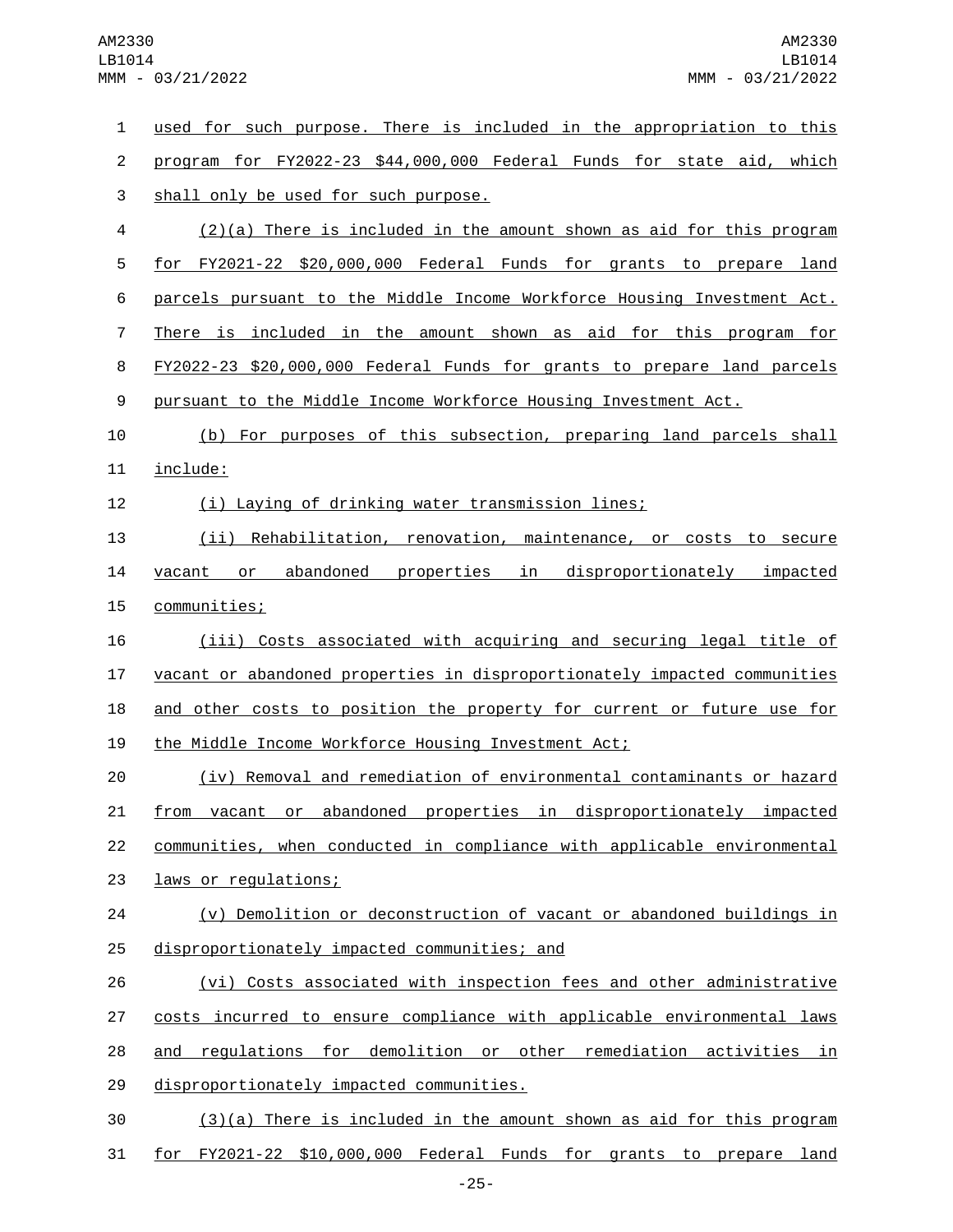| 1              | parcels pursuant to the Rural Workforce Housing Investment Act. There is   |
|----------------|----------------------------------------------------------------------------|
| $\overline{c}$ | included in the amount shown as aid for this program for FY2022-23         |
| 3              | \$10,000,000 Federal Funds for grants to prepare land parcels pursuant to  |
| 4              | the Rural Workforce Housing Investment Act.                                |
| 5              | (b) For purposes of this subsection, preparing land parcels shall          |
| 6              | include:                                                                   |
| 7              | (i) Laying of drinking water transmission lines;                           |
| 8              | (ii) Rehabilitation, renovation, maintenance, or costs to secure           |
| 9              | or abandoned properties in disproportionately impacted<br>vacant           |
| 10             | communities;                                                               |
| 11             | (iii) Costs associated with acquiring and securing legal title of          |
| 12             | vacant or abandoned properties in disproportionately impacted communities  |
| 13             | and other costs to position the property for current or future use for     |
| 14             | the Rural Workforce Housing Investment Act;                                |
| 15             | (iv) Removal and remediation of environmental contaminants or hazard       |
| 16             | vacant or abandoned properties in disproportionately impacted<br>from      |
| 17             | communities, when conducted in compliance with applicable environmental    |
| 18             | laws or regulations;                                                       |
| 19             | (v) Demolition or deconstruction of vacant or abandoned buildings in       |
| 20             | disproportionately impacted communities; and                               |
| 21             | <u>(vi) Costs associated with inspection fees and other administrative</u> |
| 22             | costs incurred to ensure compliance with applicable environmental laws     |
| 23             | and regulations for demolition or other remediation activities in          |
| 24             | disproportionately impacted communities.                                   |
| 25             | (4) There is included in the amount shown as aid for this program          |
| 26             | for FY2021-22 \$11,000,000 Federal Funds to contract with the Nebraska     |
| 27             | Investment Finance Authority, as described in the Nebraska Investment      |
| 28             | Finance Authority Act, for development of affordable housing units         |
| 29             | eligible for federal four and nine percent low-income housing tax credit   |
| 30             | programs. There is included in the amount shown as aid for this program    |
| 31             | for FY2022-23 \$10,000,000 Federal Funds to contract with the Nebraska     |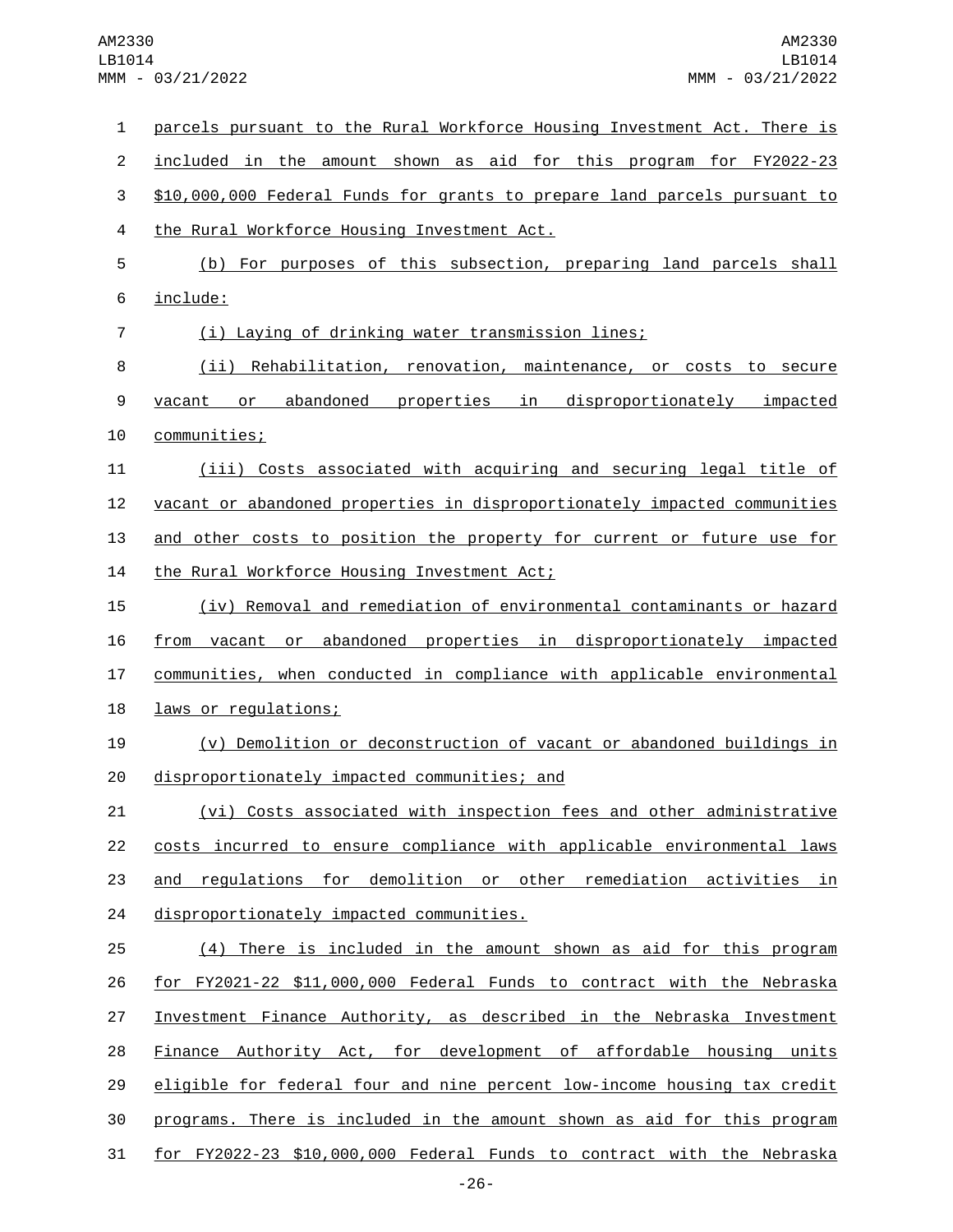Investment Finance Authority, as described in the Nebraska Investment Finance Authority Act, for development of affordable housing units eligible for federal four and nine percent low-income housing tax credit 4 programs.

 (5)(a) There is included in the amount shown as aid for this program for FY2021-22 \$4,000,000 Federal Funds for grants to nonprofit organizations that develop affordable housing, including housing for refugees and other such immigrants. There is included in the amount shown as aid for this program for FY2022-23 \$4,000,000 Federal Funds for grants to nonprofit organizations that develop affordable housing, including 11 housing for refugees and other such immigrants.

 (b) The Department of Economic Development shall create a program in accordance with the federal American Rescue Plan Act of 2021, 42 U.S.C. 802, for the purpose of awarding grants to nonprofit organizations that develop affordable housing, including housing for refugees and other such immigrants. Housing developed under this program shall be for households with an income at or below 185% of the most recent poverty guidelines published by the United States Department of Health and Human Services and shall include housing located in disproportionately impacted geographies or directed towards disproportionately impacted populations 21 or households, including, but not limited to, those in a qualified census 22 tract, as defined in 26 U.S.C.  $42(d)(5)(B)(ii)(I)$ , as such section 23 existed on January 1, 2022.

 (c) It is the intent of the Legislature that at least one-half of the funds distributed pursuant to this subsection (5) be awarded as grants to organizations located in counties with a population of fewer than 100,000 residents as determined by the most recent federal decennial 28 census.

 (6) There is included in the amount shown as aid for this program for FY2021-22 \$2,000,000 Federal Funds for job training and placement grants to nonprofit organizations for employment and employability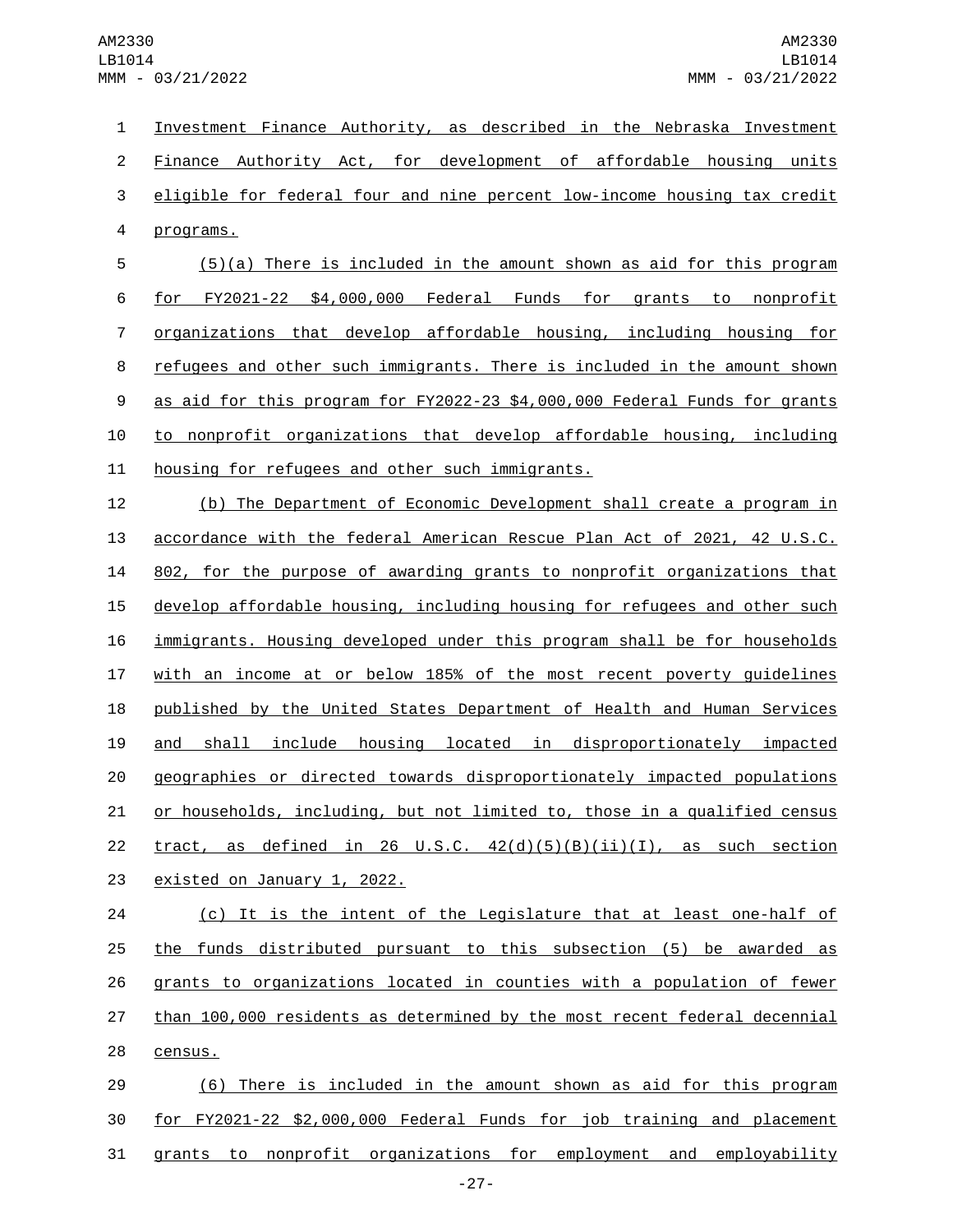| $\mathbf 1$ | <u>services for refugees.</u>                                             |  |  |
|-------------|---------------------------------------------------------------------------|--|--|
| 2           | (7) Expenditures from the appropriation to this program shall not be      |  |  |
| 3           | restricted to state aid if operating and administrative expenditures are  |  |  |
| 4           | necessary to administer the funding appropriated pursuant to this         |  |  |
| 5           | section. In such instances, an agency, board, or commission shall be      |  |  |
| 6           | reimbursed through the Federal Fund appropriation to the<br>Military      |  |  |
| 7           | Department, Agency No. 31, Program No. 191, as identified in section 28   |  |  |
| 8           | of this act.                                                              |  |  |
| 9           | Sec. 37. AGENCY NO. 72 - DEPARTMENT OF ECONOMIC DEVELOPMENT               |  |  |
| 10          | Program No. 601 - Community and Rural Development                         |  |  |
| 11          | FY2022-23<br>FY2021-22                                                    |  |  |
| 12          | FEDERAL FUND<br>150,000,000<br><u> - 0 - </u>                             |  |  |
| 13          | PROGRAM TOTAL<br>150,000,000<br>$-0-$                                     |  |  |
| 14          | (1) There is included in the appropriation to this program for            |  |  |
| 15          | FY2021-22 \$150,000,000 Federal Funds for state aid, which shall only be  |  |  |
| 16          | used for such purpose.                                                    |  |  |
| 17          | (2) There is included in the amount shown as aid for this program         |  |  |
| 18          | for FY2021-22 \$50,000,000 Federal Funds for grants to be distributed to  |  |  |
| 19          | eligible grantees in qualified census tracts which are located in a city  |  |  |
| 20          | of the metropolitan class and which are located north of Dodge Street and |  |  |
| 21          | east of 72nd Street in such city.                                         |  |  |
| 22          | (3) There is included in the amount shown as aid for this program         |  |  |
| 23          | for FY2021-22 no less than \$50,000,000 Federal Funds for grants to be    |  |  |
| 24          | distributed to eligible grantees in qualified census tracts which are     |  |  |
| 25          | located in a city of the metropolitan class and which are located south   |  |  |
| 26          | of Dodge Street and east of 72nd Street in such city.                     |  |  |
| 27          | (4) There is included in the amount shown as aid for this program         |  |  |
| 28          | for FY2021-22 up to \$50,000,000 Federal Funds for grants to<br>be        |  |  |
| 29          | distributed to eligible grantees in qualified census tracts which are     |  |  |
| 30          | located outside of a city of the metropolitan class.                      |  |  |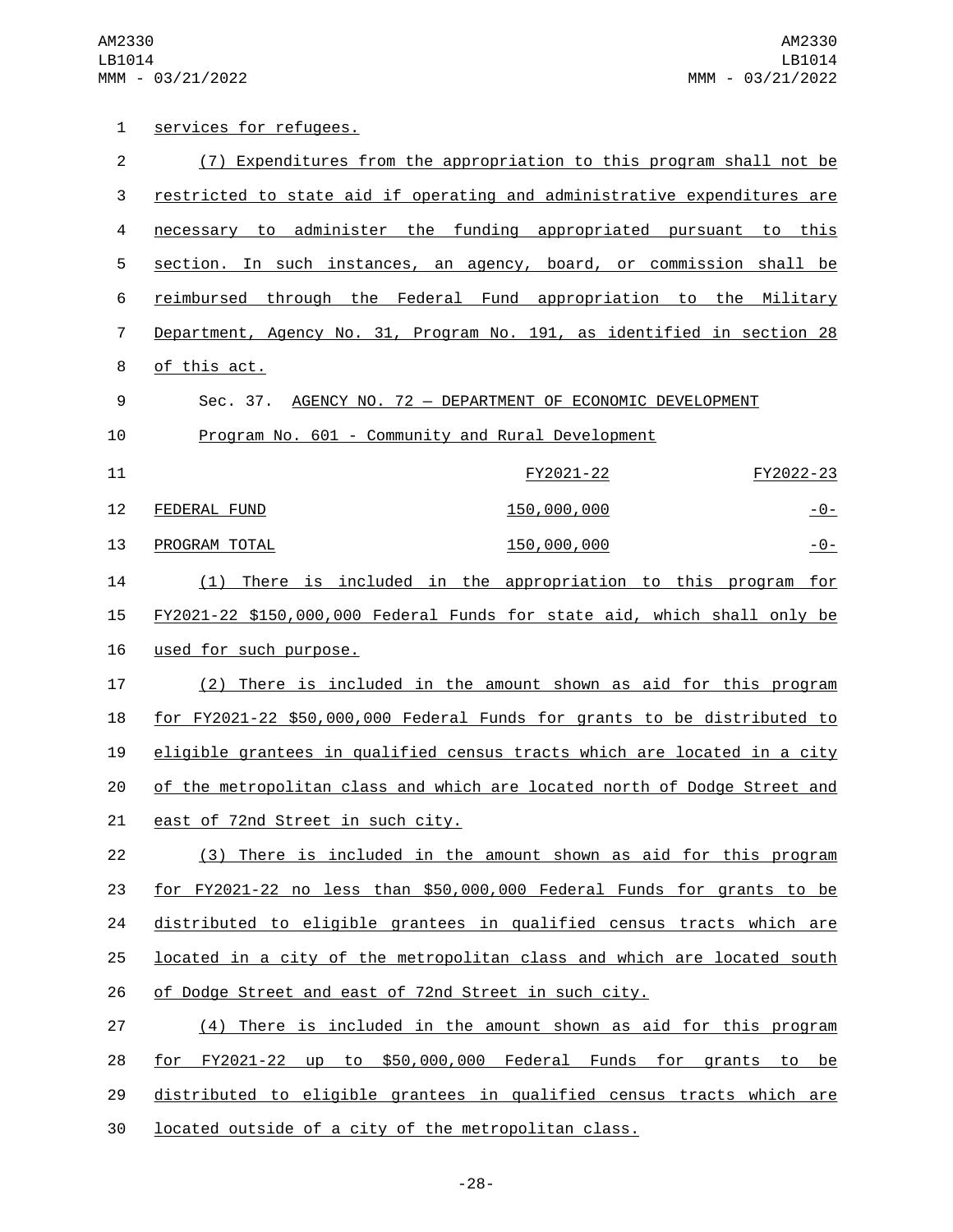| $\mathbf{1}$   | The Department of Economic Development shall create the<br>(5)             |  |  |
|----------------|----------------------------------------------------------------------------|--|--|
| $\overline{c}$ | <u>Qualified Census Tract Recovery Grant Program to provide funding to</u> |  |  |
| 3              | public and private entities to respond to the negative impact of the       |  |  |
| 4              | COVID-19 public health emergency. Eligible uses of grant funding pursuant  |  |  |
| 5              | to the Qualified Census Tract Recovery Grant Program shall be the same as  |  |  |
| 6              | eligible uses of federal funds in qualified census tracts pursuant to the  |  |  |
| 7              | federal American Rescue Plan Act of 2021, including, but not limited to,   |  |  |
| 8              | eligible uses in the areas of entrepreneurship, housing, employment, job   |  |  |
| 9              | creation, and small business assistance.                                   |  |  |
| 10             | (6) For purposes of this section, qualified census tract means a           |  |  |
| 11             | qualified census tract as defined in 26 U.S.C. $42(d)(5)(B)(ii)(I)$ , as   |  |  |
| 12             | such section existed on January 1, 2022.                                   |  |  |
| 13             | (7) Expenditures from the appropriation to this program shall not be       |  |  |
| 14             | restricted to state aid if operating and administrative expenditures are   |  |  |
| 15             | necessary to administer the funding appropriated pursuant to this          |  |  |
| 16             | section. In such instances, an agency, board, or commission shall be       |  |  |
| 17             | reimbursed through the Federal Fund appropriation to the Military          |  |  |
| 18             | Department, Agency No. 31, Program No. 191, as identified in section 28    |  |  |
| 19             | of this act.                                                               |  |  |
| 20             | AGENCY NO. 72 - DEPARTMENT OF ECONOMIC DEVELOPMENT<br>Sec. 38.             |  |  |
| 21             | Program No. 603 - Industrial Recruitment                                   |  |  |
| 22             | FY2021-22<br>FY2022-23                                                     |  |  |
| 23             | FEDERAL FUND<br>500,000<br><u>- 0 - </u>                                   |  |  |
| 24             | 500,000<br>PROGRAM TOTAL<br><u> - 0 - </u>                                 |  |  |
| 25             | There is included in the appropriation to this program for FY2021-22       |  |  |
| 26             | \$500,000 Federal Funds for state aid, which shall only be used for such   |  |  |
| 27             | purpose.                                                                   |  |  |
| 28             | There is included in the amount shown as aid for this program for          |  |  |
| 29             | FY2021-22 \$500,000 Federal Funds for the purpose of awarding major        |  |  |
| 30             | sponsorship grants for international competitions to be hosted in          |  |  |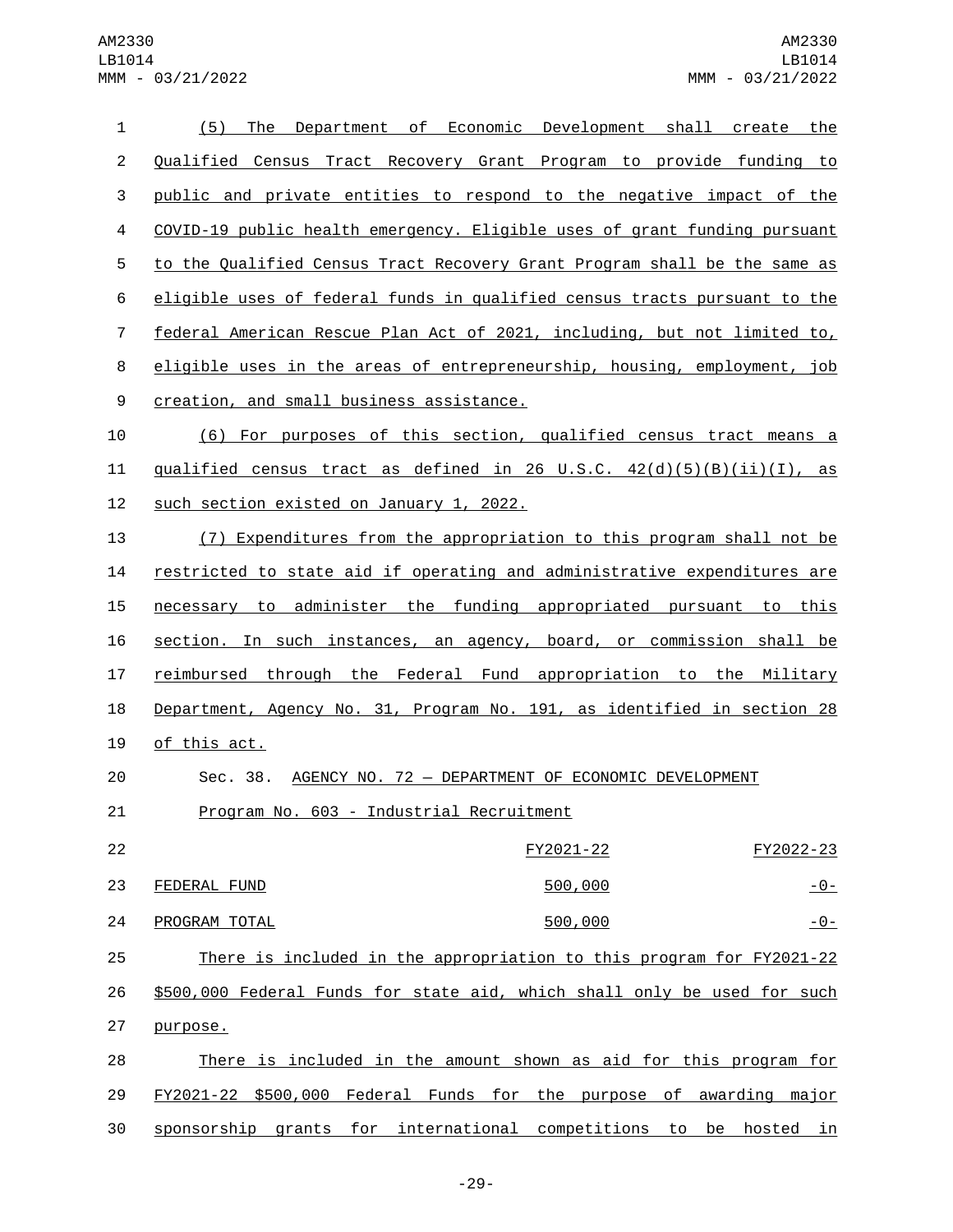| 1              | Nebraska that are recognized by an international governing body.         |  |  |
|----------------|--------------------------------------------------------------------------|--|--|
| $\overline{2}$ | Expenditures from the appropriation to this program shall not be         |  |  |
| 3              | restricted to state aid if operating and administrative expenditures are |  |  |
| 4              | necessary to administer the funding appropriated pursuant to this        |  |  |
| 5              | section. In such instances, an agency, board, or commission shall be     |  |  |
| 6              | reimbursed through the Federal Fund appropriation to the Military        |  |  |
| 7              | Department, Agency No. 31, Program No. 191, as identified in section 28  |  |  |
| 8              | of this act.                                                             |  |  |
| 9              | Sec. 39. AGENCY NO. 72 - DEPARTMENT OF ECONOMIC DEVELOPMENT              |  |  |
| 10             | Program No. 603 - Industrial Recruitment                                 |  |  |
| 11             | FY2021-22<br>FY2022-23                                                   |  |  |
| 12             | FEDERAL FUND<br>20,000,000<br><u>-0-</u>                                 |  |  |
| 13             | PROGRAM TOTAL<br>20,000,000<br>$-0-$                                     |  |  |
| 14             | There is included in the appropriation to this program for FY2022-23     |  |  |
| 15             | \$20,000,000 Federal Funds for state aid, which shall only be used for   |  |  |
| 16             | such purpose.                                                            |  |  |
| 17             | There is included in the amount shown as aid for this program for        |  |  |
| 18             | FY2022-23 \$20,000,000 Federal Funds for wastewater pretreatment and     |  |  |
| 19             | runoff control for meat processing plant site development, which shall   |  |  |
| 20             | only be used for such purpose.                                           |  |  |
| 21             | Expenditures from the appropriation to this program shall not be         |  |  |
| 22             | restricted to state aid if operating and administrative expenditures are |  |  |
| 23             | necessary to administer the funding appropriated pursuant to this        |  |  |
| 24             | section. In such instances, an agency, board, or commission shall be     |  |  |
| 25             | reimbursed through the Federal Fund appropriation to the Military        |  |  |
| 26             | Department, Agency No. 31, Program No. 191, as identified in section 28  |  |  |
| 27             | of this act.                                                             |  |  |
| 28             | Sec. 40. AGENCY NO. 72 - DEPARTMENT OF ECONOMIC DEVELOPMENT              |  |  |
| 29             | Program No. 603 - Industrial Recruitment                                 |  |  |
| 30             | FY2022-23<br>FY2021-22                                                   |  |  |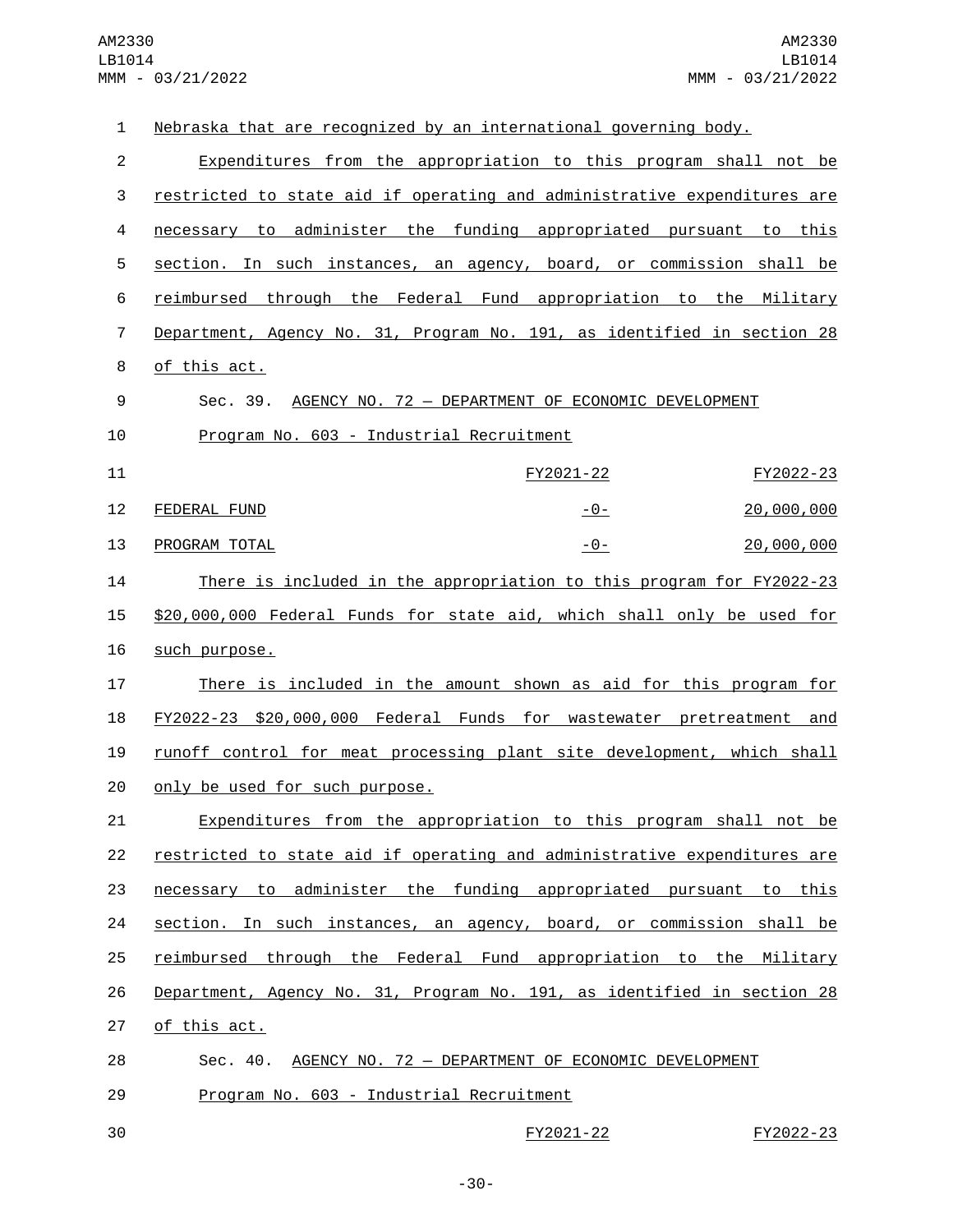| 1              | <b>FEDERAL FUND</b>                                                       | 10,000,000                                         | 10,000,000 |
|----------------|---------------------------------------------------------------------------|----------------------------------------------------|------------|
| $\overline{c}$ | PROGRAM TOTAL                                                             | 10,000,000                                         | 10,000,000 |
| 3              | There is included in the appropriation to this program for FY2021-22      |                                                    |            |
| 4              | \$10,000,000 Federal Funds for state aid, which shall only be used for    |                                                    |            |
| 5              | such purpose. There is included in the appropriation to this program for  |                                                    |            |
| 6              | FY2022-23 \$10,000,000 Federal Funds for state aid, which shall only be   |                                                    |            |
| 7              | used for such purpose.                                                    |                                                    |            |
| 8              | There is included in the amount shown as aid for this program for         |                                                    |            |
| 9              | FY2021-22 \$10,000,000 Federal Funds for capital construction grants to   |                                                    |            |
| 10             | build mental health care and education capacity, which shall only be used |                                                    |            |
| 11             | for such purpose. There is included in the amount shown as aid for this   |                                                    |            |
| 12             | program for FY2022-23 \$10,000,000 Federal Funds for capital construction |                                                    |            |
| 13             | grants to build mental health care and education capacity, which shall    |                                                    |            |
| 14             | only be used for such purpose.                                            |                                                    |            |
| 15             | Expenditures from the appropriation to this program shall not be          |                                                    |            |
| 16             | restricted to state aid if operating and administrative expenditures are  |                                                    |            |
| 17             | necessary to administer the funding appropriated pursuant to this         |                                                    |            |
| 18             | section. In such instances, an agency, board, or commission shall be      |                                                    |            |
| 19             | reimbursed through the Federal Fund appropriation to the Military         |                                                    |            |
| 20             | Department, Agency No. 31, Program No. 191, as identified in section 28   |                                                    |            |
| 21             | of this act.                                                              |                                                    |            |
| 22             | Sec. 41.                                                                  | AGENCY NO. 72 - DEPARTMENT OF ECONOMIC DEVELOPMENT |            |
| 23             | Program No. 603 - Industrial Recruitment                                  |                                                    |            |
| 24             |                                                                           | FY2021-22                                          | FY2022-23  |
| 25             | FEDERAL FUND                                                              | 50,000,000                                         | 50,000,000 |
| 26             | PROGRAM TOTAL                                                             | 50,000,000                                         | 50,000,000 |
| 27             | There is included in the appropriation to this program for FY2021-22      |                                                    |            |
| 28             | \$50,000,000 Federal Funds for state aid, which shall only be used for    |                                                    |            |
| 29             | such purpose. There is included in the appropriation to this program for  |                                                    |            |
| 30             | FY2022-23 \$50,000,000 Federal Funds for state aid, which shall only be   |                                                    |            |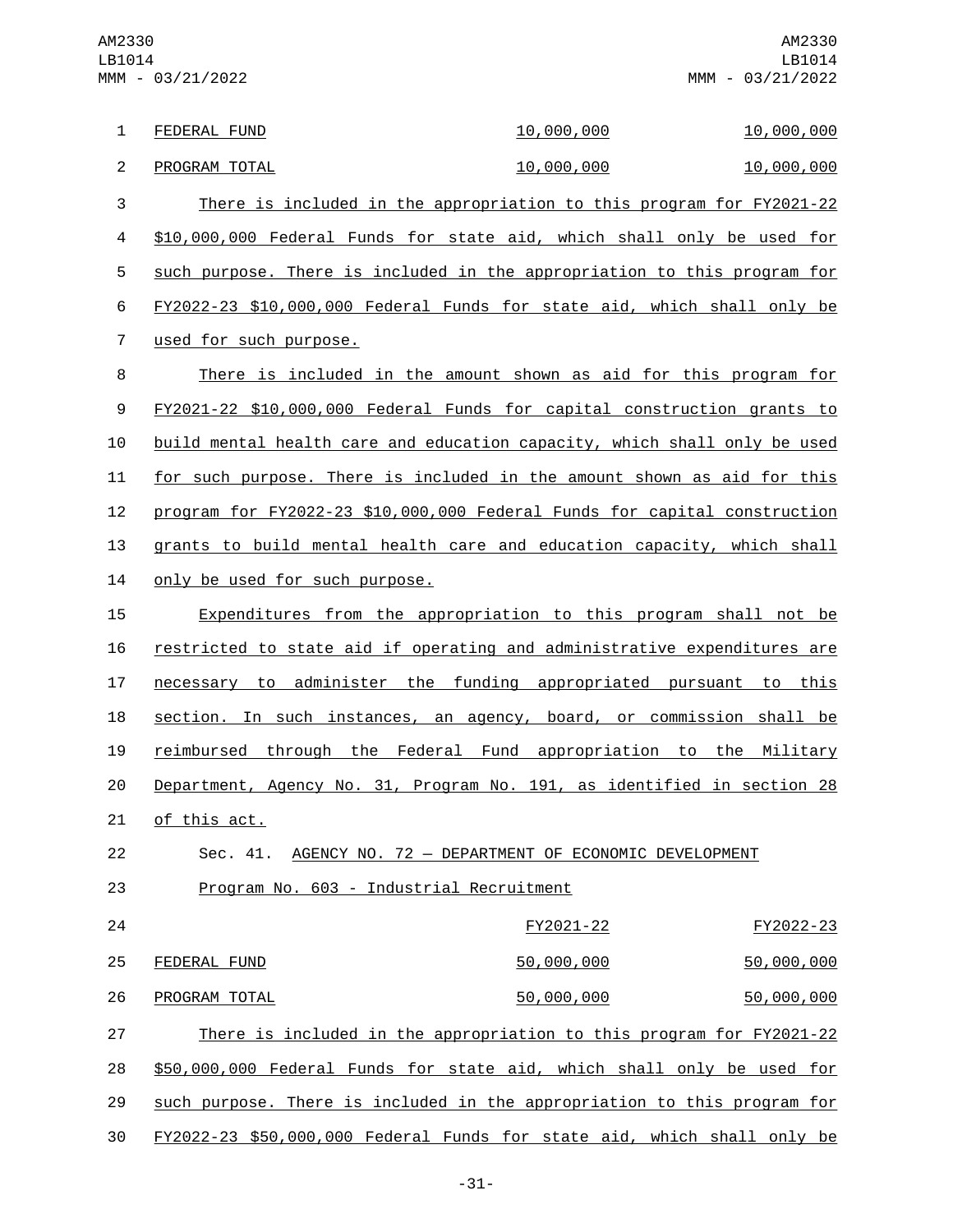1 used for such purpose.

| 2              | There is included in the amount shown as aid for this program for      |
|----------------|------------------------------------------------------------------------|
| 3              | FY2021-22 \$50,000,000 Federal Funds for grants to capital projects    |
| 4              | eligible under the Shovel-Ready Capital Recovery and Investment Act,   |
| 5              | which shall only be used for such purpose. There is included in the    |
| 6              | amount show as aid for this program for FY2022-23 \$50,000,000 Federal |
| $7\phantom{0}$ | Funds for grants to capital projects eligible under the Shovel-Ready   |
| 8              | Capital Recovery and Investment Act, which shall only be used for such |
| 9              | purpose.                                                               |

 It is the intent of the Legislature that, in addition to the requirements of the Shovel-Ready Capital Recovery and Investment Act, the Department of Economic Development shall divide total appropriations, including any General Fund appropriations, for grants to capital projects eligible under the act equally by each congressional district and give priority to grant requests less than or equal to \$5,000,000. After eligible grantees with priority status have been awarded grant funds, remaining funds may be awarded on a statewide basis with the department considering each project based on the overall economic impact of the project to the respective community and the overall benefit to the State of Nebraska. It is the intent of the Legislature that the department make reasonable adjustments to dates and deadlines and request additional documentation pursuant to any requirements for use of Federal Funds received pursuant to the federal American Rescue Plan Act of 2021.

24 Expenditures from the appropriation to this program shall not be restricted to state aid if operating and administrative expenditures are necessary to administer the funding appropriated pursuant to this section. In such instances, an agency, board, or commission shall be reimbursed through the Federal Fund appropriation to the Military Department, Agency No. 31, Program No. 191, as identified in section 28 30 of this act.

Sec. 42. AGENCY NO. 72 — DEPARTMENT OF ECONOMIC DEVELOPMENT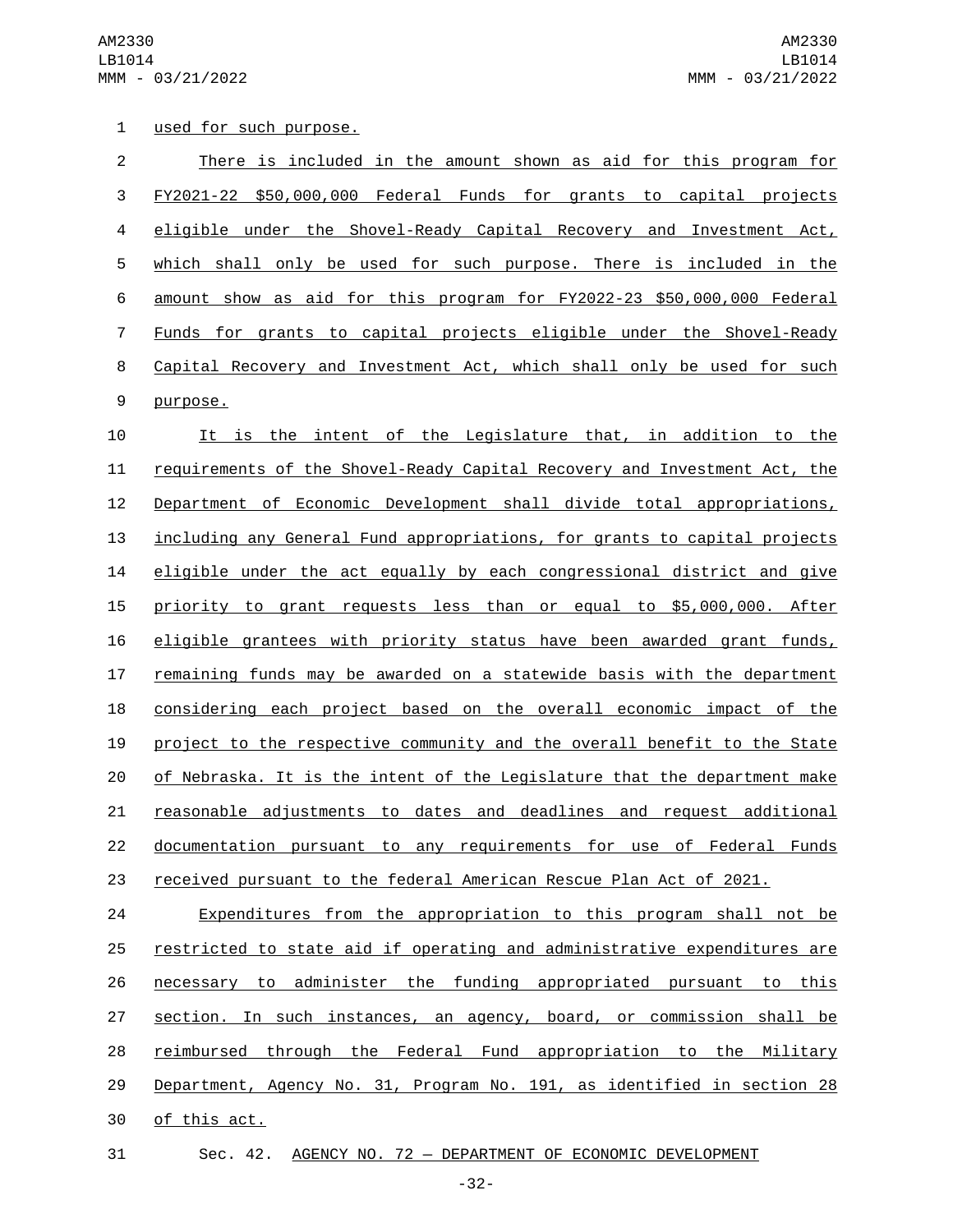| $\mathbf{1}$   | Program No. 603 - Industrial Recruitment                                  |            |             |
|----------------|---------------------------------------------------------------------------|------------|-------------|
| $\overline{2}$ |                                                                           | FY2021-22  | FY2022-23   |
| 3              | FEDERAL FUND                                                              | 60,000,000 | $-0-$       |
| 4              | PROGRAM TOTAL                                                             | 60,000,000 | $-0-$       |
| 5              | There is included in the appropriation to this program for FY2021-22      |            |             |
| 6              | \$60,000,000 Federal Funds for state aid, which shall only be used for    |            |             |
| 7              | such purpose.                                                             |            |             |
| 8              | There is included in the amount shown as aid for this program for         |            |             |
| 9              | FY2021-22 \$60,000,000 Federal Funds for grants to eligible projects      |            |             |
| 10             | pursuant to the Site and Building Development Act in a city of the        |            |             |
| 11             | metropolitan class which are located within ten miles of an airport with  |            |             |
| 12             | at least one million enplanements in the most recent calendar year as     |            |             |
| 13             | reported by the Federal Aviation Administration or, if any appropriated   |            |             |
| 14             | funds remain after such projects are considered, for eligible projects    |            |             |
| 15             | pursuant to the Site and Building Development Act which are located in a  |            |             |
| 16             | qualified census tract, as defined in 26 U.S.C. $42(d)(5)(B)(ii)(I)$ , as |            |             |
| 17             | such section existed on January 1, 2022.                                  |            |             |
| 18             | Expenditures from the appropriation to this program shall not be          |            |             |
| 19             | restricted to state aid if operating and administrative expenditures are  |            |             |
| 20             | administer the funding appropriated pursuant to<br>to<br>necessary        |            | <u>this</u> |
| 21             | section. In such instances, an agency, board, or commission shall be      |            |             |
| 22             | reimbursed through the Federal Fund appropriation to the Military         |            |             |
| 23             | Department, Agency No. 31, Program No. 191, as identified in section 28   |            |             |
| 24             | of this act.                                                              |            |             |
| 25             | Sec. 43. AGENCY NO. 72 - DEPARTMENT OF ECONOMIC DEVELOPMENT               |            |             |
| 26             | Program No. 603 - Industrial Recruitment                                  |            |             |
| 27             |                                                                           | FY2021-22  | FY2022-23   |
| 28             | FEDERAL FUND                                                              | $-0-$      | 1,000,000   |
| 29             | PROGRAM TOTAL                                                             | $-0-$      | 1,000,000   |
| 30             | There is included in the appropriation to this program for FY2022-23      |            |             |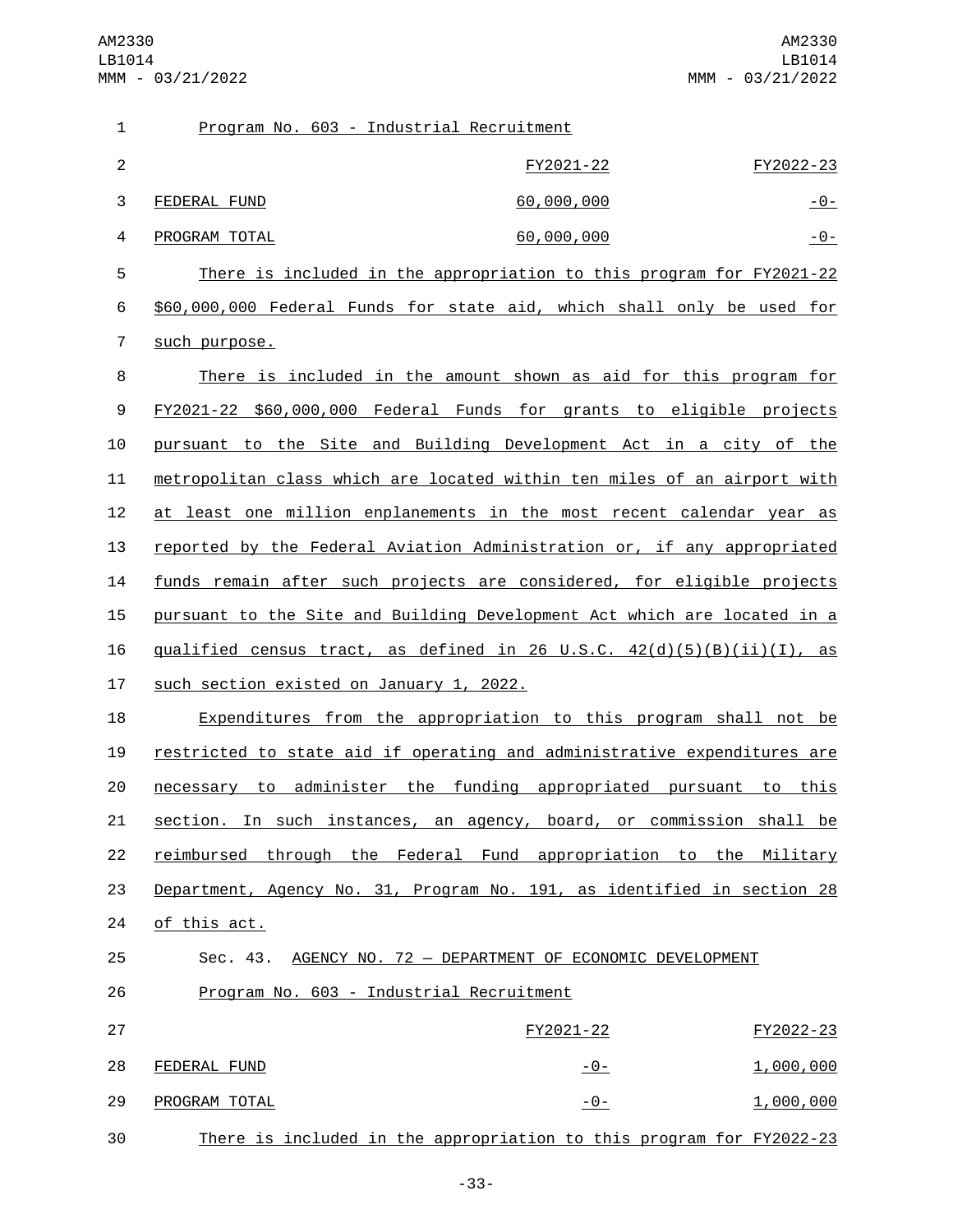1 \$1,000,000 Federal Funds for state aid, which shall only be used for such 2 purpose.

| 3              | There is included in the amount shown as aid for this program for         |
|----------------|---------------------------------------------------------------------------|
| 4              | FY2022-23 \$1,000,000 Federal Funds for distribution to a political       |
| 5              | subdivision that owns or operates a nuclear power plant in Nebraska. Such |
| 6              | political subdivision shall use the funds appropriated in this section to |
| $\overline{7}$ | conduct a feasibility study to assess (1) siting options for new advanced |
| 8              | nuclear reactors throughout Nebraska and (2) existing electric generation |
| 9              | facilities based on key compatibility assets for such advanced nuclear    |
| 10             | reactors.                                                                 |
| 11             | Expenditures from the appropriation to this program shall not be          |
| 12             | restricted to state aid if operating and administrative expenditures are  |
| 13             | necessary to administer the funding appropriated pursuant to this         |
| 14             | section. In such instances, an agency, board, or commission shall be      |
| 15             | reimbursed through the Federal Fund appropriation to the Military         |
| 16             | Department, Agency No. 31, Program No. 191, as identified in section 28   |
| 17             | of this act.                                                              |
| 18             | Sec. 44. AGENCY NO. 78 - NEBRASKA COMMISSION ON LAW ENFORCEMENT AND       |
| 19             | CRIMINAL JUSTICE                                                          |
| 20             | Program No. 903 - Training Center Renovation                              |
| 21             | FY2021-22<br>FY2022-23                                                    |
| 22             | FEDERAL FUND<br>47,700,000<br>-0-                                         |
| 23             | PROGRAM TOTAL<br>47,700,000<br>$-0-$                                      |
| 24             | The appropriation in this section is intended to be used to enhance       |
| 25             | and expand the law enforcement training capabilities of the Nebraska Law  |
| 26             | Enforcement Training Center.                                              |
| 27             | AGENCY NO. 82 - COMMISSION FOR THE DEAF AND HARD OF<br>Sec. 45.           |
| 28             | HEARING                                                                   |
| 29             | Program No. 578 - Deaf and Hard of Hearing                                |
| 30             | FY2021-22<br>FY2022-23                                                    |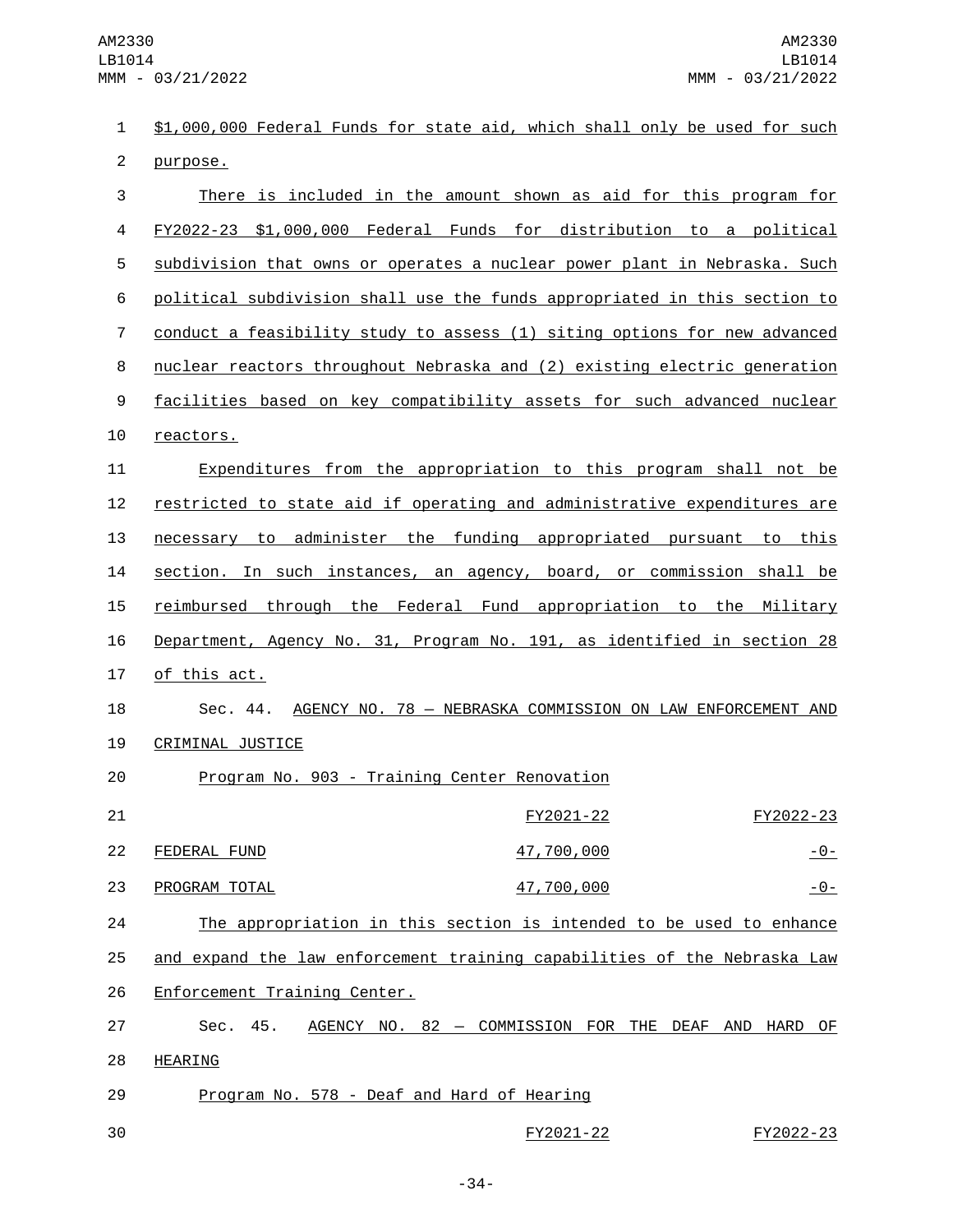1 FEDERAL FUND 1 -0- 500,000 2 PROGRAM TOTAL 2 -0- 500,000 3 There is included in the appropriation to this program for FY2022-23 4 \$500,000 Federal Funds for state aid, which shall only be used for such 5 purpose. 6 There is included in the amount shown as aid for this program for 7 FY2022-23 \$500,000 Federal Funds for the purpose of supporting (1) in-8 person interpreting in rural areas and (2) legal communication access. 9 Expenditures from the appropriation to this program shall not be 10 restricted to state aid if operating and administrative expenditures are 11 necessary to administer the funding appropriated pursuant to this 12 section. In such instances, an agency, board, or commission shall be 13 reimbursed through the Federal Fund appropriation to the Military 14 Department, Agency No. 31, Program No. 191, as identified in section 28 15 of this act. 16 Sec. 46. AGENCY NO. 83 — AID TO COMMUNITY COLLEGES 17 Program No. 151 - Aid to Community Colleges 18 FY2021-22 FY2021-22 FY2022-23 FY2022-23 FEDERAL FUND19 -0- 15,000,000 PROGRAM TOTAL20 -0- 15,000,000 21 There is included in the appropriation to this program for FY2022-23 22 \$15,000,000 Federal Funds for state aid for dual enrollment, which shall 23 only be used for such purpose. 24 The funds appropriated in this section for dual enrollment shall be 25 distributed to community college areas in direct proportion to the full-26 time-equivalent enrollment in dual credit courses delivered by the 27 respective community college areas based upon dual enrollment credit hour 28 data reported to the Coordinating Commission for Postsecondary Education 29 by the respective community college areas for the year in which those 30 enrollments occurred. AM2330 LB1014 MMM - 03/21/2022 AM2330 LB1014 MMM - 03/21/2022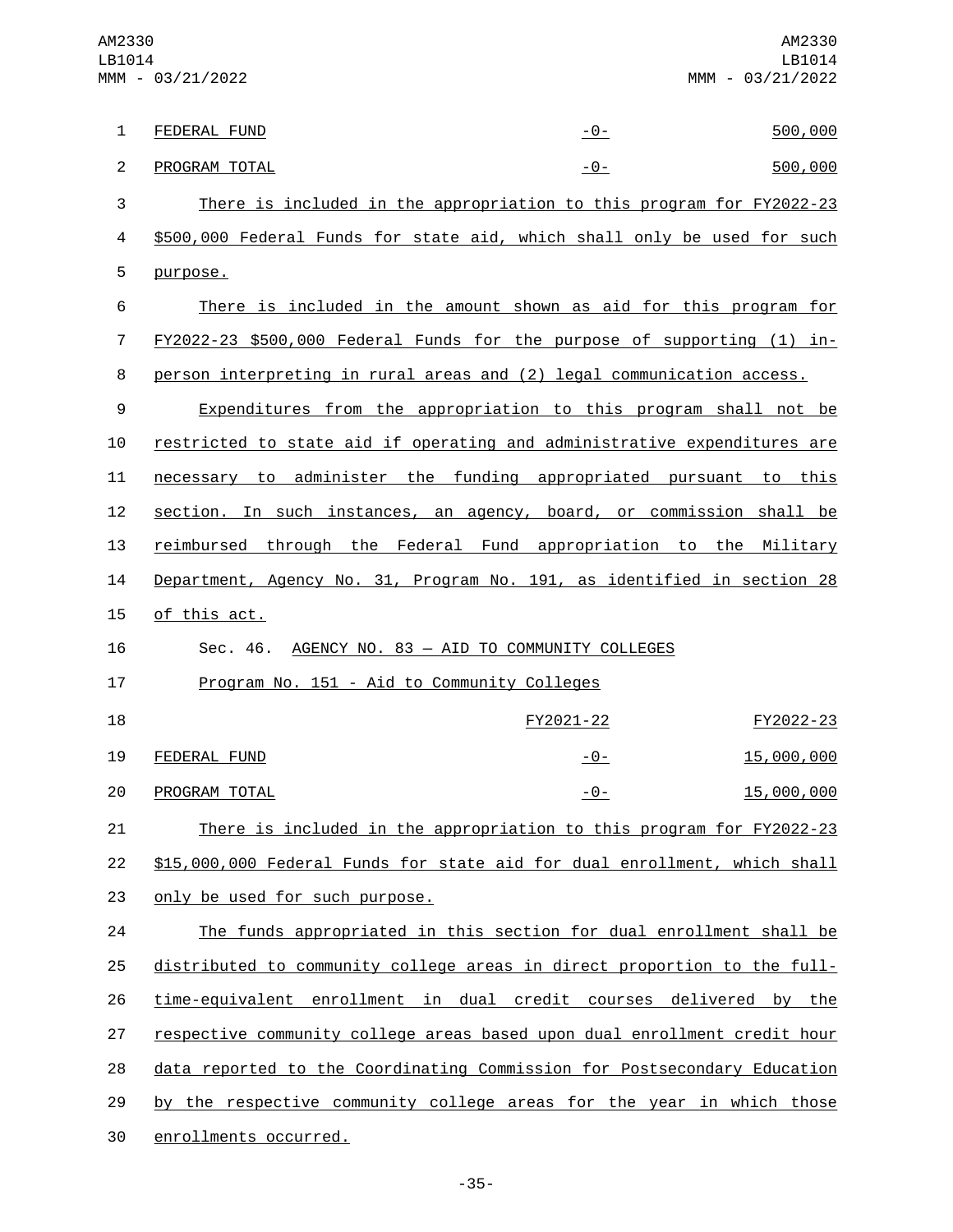| $\mathbf{1}$   | There is included in the amount shown as aid for this program:             |  |  |
|----------------|----------------------------------------------------------------------------|--|--|
| $\overline{c}$ | $(1)$ \$5,000,000 for FY2022-23;                                           |  |  |
| 3              | (2) \$5,000,000 for FY2023-24; and                                         |  |  |
| 4              | $(3)$ \$5,000,000 for FY2024-25.                                           |  |  |
| 5              | For purposes of this section, dual enrollment course means a course        |  |  |
| 6              | delivered to high school students for whom credit shall be reported on     |  |  |
| 7              | the student's postsecondary educational institution transcript.            |  |  |
| 8              | It is the intent of the Legislature that amounts distributed to each       |  |  |
| 9              | community college area in proportion to enrollment in dual enrollment      |  |  |
| 10             | courses be applied to support discounting of tuition assessed for          |  |  |
| 11             | enrollment in such courses.                                                |  |  |
| 12             | Sec. 47.<br>AGENCY NO. 84 - DEPARTMENT OF ENVIRONMENT AND ENERGY           |  |  |
| 13             | Program No. 513 - Environmental Quality                                    |  |  |
| 14             | FY2021-22<br>FY2022-23                                                     |  |  |
| 15             | FEDERAL FUND<br>4,000,000<br>$-0-$                                         |  |  |
| 16             | PROGRAM TOTAL<br>$-0-$<br>4,000,000                                        |  |  |
| 17             | There is included in the appropriation to this program for FY2022-23       |  |  |
| 18             | \$4,000,000 Federal Funds for state aid, which shall only be used for such |  |  |
| 19             | purpose.                                                                   |  |  |
| 20             | There is included in the amount shown as aid for this program for          |  |  |
| 21             | FY2022-23 \$4,000,000 Federal Funds for grants for reverse osmosis         |  |  |
| 22             | systems, which shall only be used for such purpose.                        |  |  |
| 23             | The Department of Environment and Energy shall provide grants for          |  |  |
| 24             | villages and cities of the second class to install reverse osmosis         |  |  |
| 25             | systems in community water systems where drinking water test levels are    |  |  |
| 26             | above ten parts per million of nitrate and, if appropriate, provide grant  |  |  |
| 27             | funds for use to install reverse osmosis systems if test levels for        |  |  |
| 28             | nitrate in drinking water pumped from private wells are above ten parts    |  |  |
| 29             | per million.                                                               |  |  |
| 30             | Sec. 48.<br>AGENCY NO. 84 - DEPARTMENT OF ENVIRONMENT AND ENERGY           |  |  |